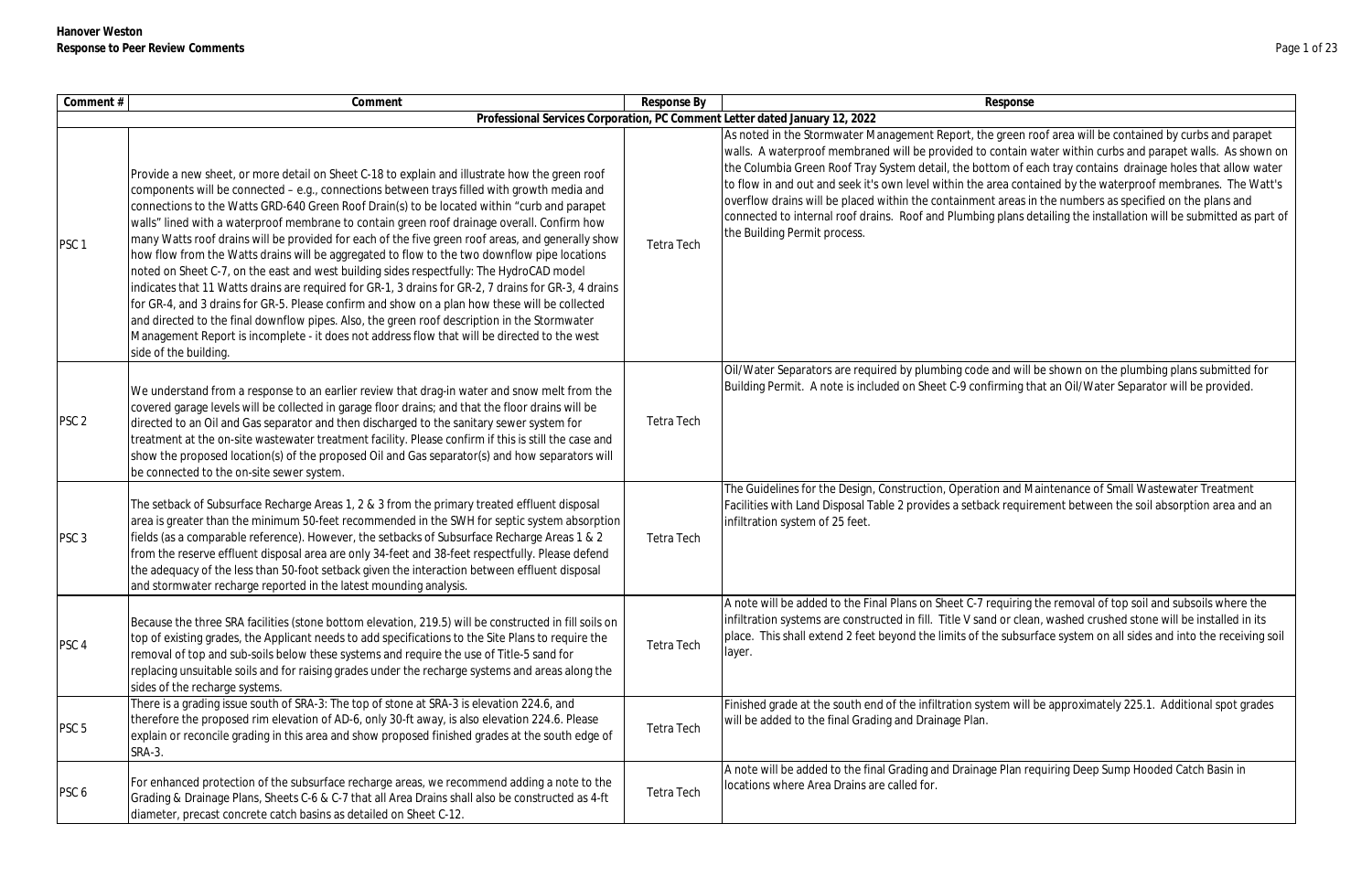| Comment #        | Comment                                                                                                                                                                                                                                                                                                                                                                                                                                                                                                                                                                                                                                                                                         | Response By       | Response                                                                                                                                                                                           |
|------------------|-------------------------------------------------------------------------------------------------------------------------------------------------------------------------------------------------------------------------------------------------------------------------------------------------------------------------------------------------------------------------------------------------------------------------------------------------------------------------------------------------------------------------------------------------------------------------------------------------------------------------------------------------------------------------------------------------|-------------------|----------------------------------------------------------------------------------------------------------------------------------------------------------------------------------------------------|
| PSC <sub>7</sub> | Provide identifying labels for the two un-numbered roof drains, one connected to SRA-2, and one<br>connected to SRA-3, and explain how much roof area each of these captures.                                                                                                                                                                                                                                                                                                                                                                                                                                                                                                                   | Tetra Tech        | Labels will be added to the Final Grading and Drainage Plan w<br>directed to the two green roof overflows. The roof drain colle<br>the residential building. The connection to SRA#3 will be dele  |
| PSC <sub>8</sub> | Check and revise the Conduit Table in Appendix G of the Stormwater Management Report<br>regarding four discrepancies: The 12-inch drain invert into DMH-3 does not agree with the invert<br>noted on Sheet C-6 of the plans; AD-3 and AD-4 are noted in reverse order (AD-3 should be the<br>start node); STC-2 and RCA-1B are noted in reverse order (STC-2 should be the start node); and<br>the 12-inch drain invert into DMH-5 does not agree with the invert noted on Sheet C-6 of the<br>plans.                                                                                                                                                                                           | <b>Tetra Tech</b> | Discrepancies have been addressed and will be shown on the                                                                                                                                         |
| PSC <sub>9</sub> | Provide a schematic or plan to describe the proposed courtyard drainage system, including pre-<br>treatment to be provided prior to storm flow discharge to SRA-2.                                                                                                                                                                                                                                                                                                                                                                                                                                                                                                                              | <b>Tetra Tech</b> | Typically the Courtyard will be drained by two deep sump hod<br>manhole. This will be shown schematically on the final plans.                                                                      |
| <b>PSC 10</b>    | Provide a cross-section detail of the 12-inch drain that discharges overflow from SRA-3 into the<br>Stilling Basin east of the proposed retaining wall. The cross-section should illustrate this pipe<br>from the point where it exits an un-labeled overflow control structure (OCS), through the<br>retaining wall (base elev. 217.5) and into the stilling basin at inv. elev. 217.0.                                                                                                                                                                                                                                                                                                        | <b>Tetra Tech</b> | The Outlet Control Structure will be labeled and a Level Sprea                                                                                                                                     |
| <b>PSC 11</b>    | Provide details and cross-sections to clarify proposed construction of the Stilling Basin.                                                                                                                                                                                                                                                                                                                                                                                                                                                                                                                                                                                                      | <b>Tetra Tech</b> | A detail for the Level Spreader will be added to Sheet C-18.                                                                                                                                       |
| <b>PSC 12</b>    | Provide information on the un-labeled OCS noted in Comment 5. Call out an identifier for this<br>OCS, and indicate the proposed pipe sizes and invert elevations, and any overflow control weir<br>configurations and elevations.                                                                                                                                                                                                                                                                                                                                                                                                                                                               | Tetra Tech        | A label will be added to the Outlet Control Structure.                                                                                                                                             |
| <b>PSC 13</b>    | We do not recommend inclusion of the proposed changes in the emergency access drive, where<br>the originally proposed porous pavement drive of single width (20') is now proposed as a double-<br>barrel road with two paved lanes scaling as only 7.5-ft wide each, with a 5-ft wide grass median in<br>sloped areas and 5-ft wide rain garden / bioswale in the flat area. Some issues of concern include<br>the following:                                                                                                                                                                                                                                                                   | <b>Tetra Tech</b> | The proposed changes to the Emergency Access Drive have be<br>from the Fire Chief to the Weston Zoning Board was included                                                                          |
| <b>PSC 13.a</b>  | In order to use the emergency access drive, large emergency vehicles will have to straddle the<br>grass median and bioswale. The grass median could be reinforced to accept the vehicle load;<br>however, the bioswale, which details (Sheet C-18) show to be 6-inches deep with an additional 6-<br>inch depth of soft soil/filter layer at the bottom, will not support vehicle loads. An emergency<br>vehicle that fails to straddle the bioswale with a wheel(s) entering the bioswale will damage the<br>bioswale, and of greatest concern - the vehicle is likely to become disabled precluding an<br>effective response to the emergency and potentially injure the vehicle's occupants. | <b>Tetra Tech</b> | The proposed changes to the Emergency Access Drive have be<br>from the Fire Chief to the Weston Zoning Board was included                                                                          |
| <b>PSC 13.b</b>  | The MA SWH provides requirements for rain gardens or bioswales that will infiltrate stormwater<br>runoff. Rain gardens/bioswales receiving any storm flow (other than roof or yard runoff) must be<br>preceded by adequate pre-treatment, which is not provided in this case.                                                                                                                                                                                                                                                                                                                                                                                                                   | Tetra Tech        | The bioswale will only receive stormwater runoff from the Em<br>the pollutant loading that a typical access drive would. The gr<br>sediments, such as sands. Therefore, it is our opinion that the |

Plan which will identify which green roof areas are in collects all the non-green roof areas associated with e deleted.

on the final plans and in the final stormwater report.

np hooded catch basins and will connect to a drain

Spreader detail has been added to final plans.

ave been reviewed by the Fire Chief. A copy of the letter fluded in the November 22, 2021 submittal package.

ave been reviewed by the Fire Chief. A copy of the letter fuded in the November 22, 2021 submittal package.

the Emergency Access Drive, which will not be subject to The grass median and soil media will serve to filter out hat the swale will function adequately.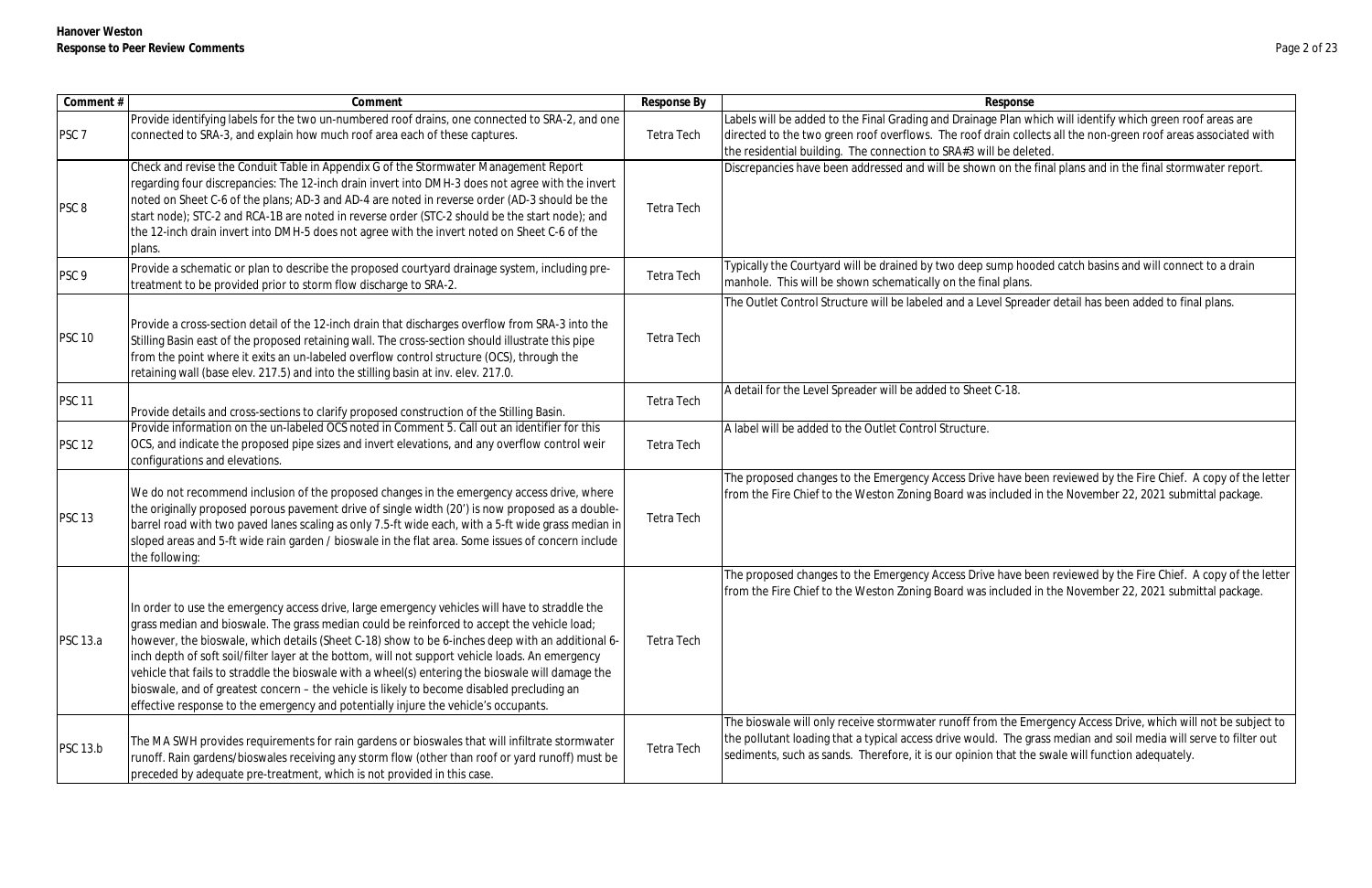| Comment #       | Comment                                                                                                                                                                                                                                                                                                                                                                                                                                                                                                                                                                                                                                                                                                                                                                                                                                               | Response By       | Response                                                                                                                                                                                                                                                                                                                                                                                         |
|-----------------|-------------------------------------------------------------------------------------------------------------------------------------------------------------------------------------------------------------------------------------------------------------------------------------------------------------------------------------------------------------------------------------------------------------------------------------------------------------------------------------------------------------------------------------------------------------------------------------------------------------------------------------------------------------------------------------------------------------------------------------------------------------------------------------------------------------------------------------------------------|-------------------|--------------------------------------------------------------------------------------------------------------------------------------------------------------------------------------------------------------------------------------------------------------------------------------------------------------------------------------------------------------------------------------------------|
| <b>PSC 13.c</b> | Rain gardens require careful landscaping and maintenance for them to continue to function with<br>the intended purpose of improving water quality and providing recharge. Procedures are<br>provided in the O&M Plan, but rain gardens require extra attention and landscaping input, and<br>they are often not property attended to by property owners.                                                                                                                                                                                                                                                                                                                                                                                                                                                                                              | Tetra Tech        | As noted in the comment, maintenance procedures for the swa<br>understood by ownership that routine maintenance is required                                                                                                                                                                                                                                                                      |
| <b>PSC 13.d</b> | A rain garden located in a roadway medial would be subject to damage from winter snow<br>plowing and de-icing treatments, and as noted, from vehicle damage when deviating from the<br>paved surface with no curb controls.                                                                                                                                                                                                                                                                                                                                                                                                                                                                                                                                                                                                                           | Tetra Tech        | The edge of pavement can be staked annually to provide guida<br>with any site feature, any damages will be repaired.                                                                                                                                                                                                                                                                             |
| <b>PSC 13.e</b> | It is unclear from the plans if the rain garden is to contain plantings, and if such plantings would<br>be appropriate for the proposed feature. The detail on Sheet C-18 indicates planting with grass,<br>however the Landscape Plan Sheet L1.06 indicates that this median area is proposed as a "gravel<br>strip". Please clarify.                                                                                                                                                                                                                                                                                                                                                                                                                                                                                                                | Tetra Tech        | The intent is to plant the bioswale with a "wet mix" grass seed.                                                                                                                                                                                                                                                                                                                                 |
| <b>PSC 13.f</b> | In the unlikely case that other issues noted above could be resolved, the rain garden / bioswale<br>should have an overflow drain set at the lowest road grade to prevent flooding of the emergency<br>access drive, and this overflow would need to be directed toward the wetland to the east.                                                                                                                                                                                                                                                                                                                                                                                                                                                                                                                                                      | <b>Tetra Tech</b> | The east lane of the Emergency Access drive has been set one-<br>allows stormwater flow over the east lane, towards the wetlan                                                                                                                                                                                                                                                                   |
| <b>PSC 14</b>   | Porous paving should not receive stormwater from other drainage areas (especially areas that<br>are not fully stabilized). The yard area east of the porous pavement in the southeast corner of the<br>Site should not drain to and run-on to the porous pavement as indicated, and yard drains should<br>be included to prevent this flow.                                                                                                                                                                                                                                                                                                                                                                                                                                                                                                           | Tetra Tech        | The intent is not to drain onto the porous pavement. Additiona<br>Drainage Plan for clarification.                                                                                                                                                                                                                                                                                               |
| <b>PSC 15</b>   | The SWHB advises that porous pavement is "not appropriate for high traffic areas" and "do not<br>use porous pavement in areas of higher potential pollution loads, because stormwater cannot be<br>pre-treated prior to infiltration. Heavy winter sanding will clog joints and void spaces." We<br>strongly recommend against the use of porous pavement and pavers for the entrance road<br>because these high traffic areas are subject to vehicle wear and tear and pollution, and during<br>winter months, even if not applied to the driveway directly, sand will be tracked in from vehicular<br>travel on adjacent roadways. Moreover, heavy and large delivery vans and moving trucks that<br>enter and exit to serve the residents will cause excessive wear to the porous pavement, which is<br>intended only for light duty applications. | Tetra Tech        | The project is not considered a land use with higher potential p<br>porous pavement, which includes monthly pavement sweeping<br>Additionally, it is recommended that a professional stormwate<br>Compliance, be retained. These contractors are familiar with n<br>weather climates.                                                                                                            |
| <b>PSC 16</b>   | There are eight (8) sloped porous pavement areas that are designed such that the storage bed<br>bottoms are kept level to provide the same effective storage as would exist for a flat location.<br>However, the detail for porous pavement shown on sheet C-12 needs to be revised to provide<br>material and/or means (other than the filter fabric shown) to prevent the migration of storm flow<br>from an upgradient porous pavement zone to a downgradient porous pavement zone. Also, the<br>HydroCAD model should be revised to provide a consistent primary overflow weir definition for<br>all porous pavement zones. Several, but not all of the porous pavement "pond" zones have weir<br>heights of 0.75' above base grade, and some have heights of 0.5,' and some zones have no weir<br>at all. Please revise and/or explain.          | Tetra Tech        | The porous pavement bed bottoms have been terraced to prov<br>of the sloped driveways. Additional means to confine stormwa<br>elevations. The weir heights in the HydroCAD model were initi<br>'overflow" during any of the design storms. The standard rese<br>permeability rates, the reservoir course has been increased to<br>Grading and Drainage Plan where a deeper reservoir course is r |

the swale are outlined in the O&M Plan and it is equired for the long term success of the swale.

le guidance for winter maintenance contractors. And as

et one-tenth of a foot lower than the west lane. This wetland in a shallow and unconcentrated manner.

dditional spot grades will be added to the Grading and

tential pollutant loads. Routine maintenance of the weeping is necessary, for the long term success. mwater maintenance contractor, such as Stormwater comith maintaining porous pavement systems in cold

to provide consistent infiltration along the entire length tormwater are not necessary with the terraced flat base ere initially provided to demonstrate that the is no rd reservoir course depth is 6-inches. In areas with lower ased to 9 or 12 inches. Locations are noted on the urse is required.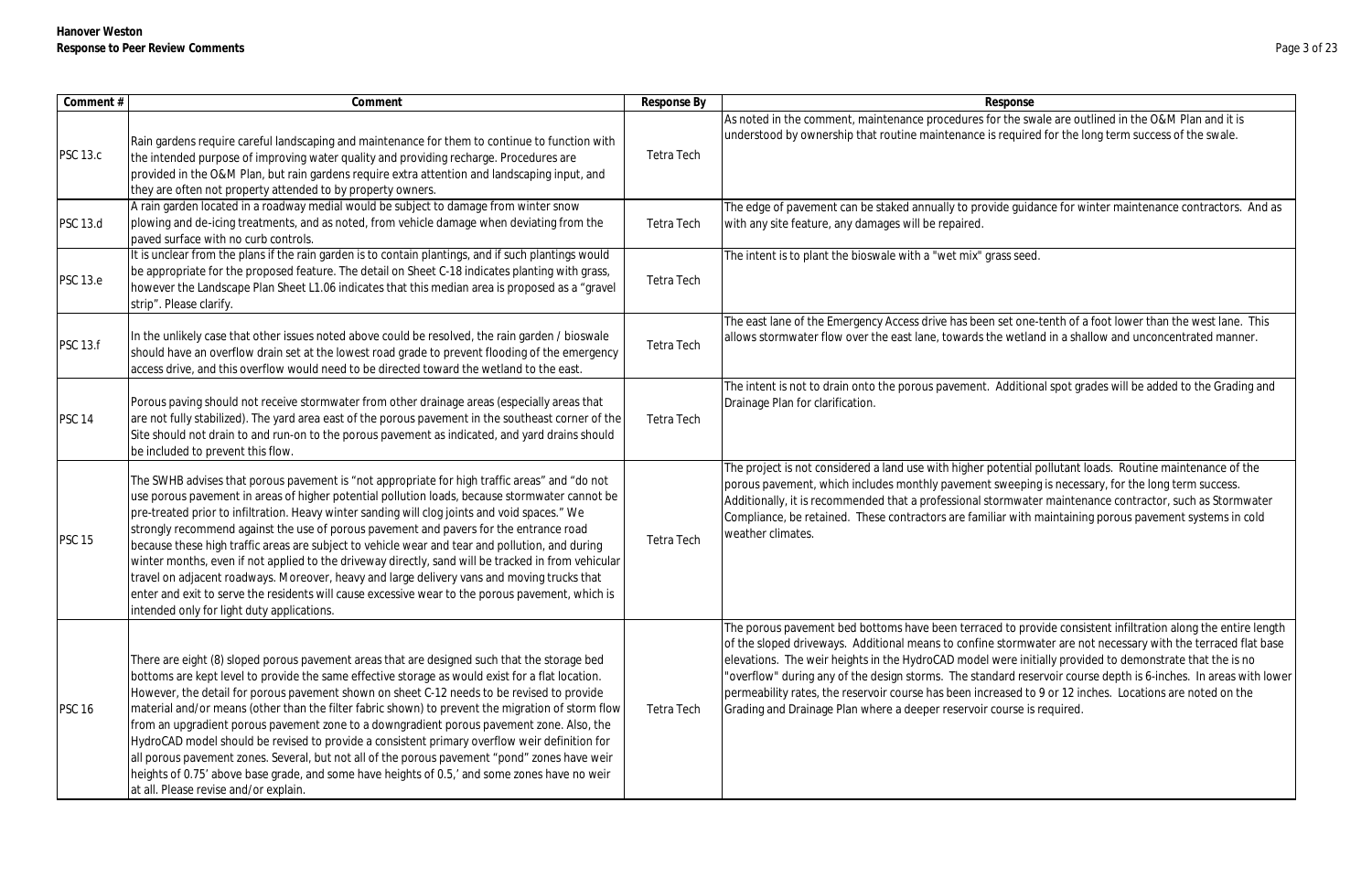| Comment #     | Comment                                                                                                                                                                                                                                                                                                                                                                                                                                                                                                                                                                                                                                                                                                                                                                                                                                                                                                                                                                                                                                                                                                                                                                                                       | Response By | Response                                                                                                                                                                                                                                                                                                                                                                                                            |
|---------------|---------------------------------------------------------------------------------------------------------------------------------------------------------------------------------------------------------------------------------------------------------------------------------------------------------------------------------------------------------------------------------------------------------------------------------------------------------------------------------------------------------------------------------------------------------------------------------------------------------------------------------------------------------------------------------------------------------------------------------------------------------------------------------------------------------------------------------------------------------------------------------------------------------------------------------------------------------------------------------------------------------------------------------------------------------------------------------------------------------------------------------------------------------------------------------------------------------------|-------------|---------------------------------------------------------------------------------------------------------------------------------------------------------------------------------------------------------------------------------------------------------------------------------------------------------------------------------------------------------------------------------------------------------------------|
| <b>PSC 17</b> | Massachusetts' SWH specifies a 50-foot setback for stormwater infiltration practices from Septic<br>Effluent Disposal (in this case, the wastewater facility Effluent Disposal Area): The Applicant<br>needs to review the location of porous pavement at the southeast corner of the Site, and reduce<br>the placement of porous pavement within 25-feet of the primary effluent disposal area, and 5-<br>feet from the reserve disposal area; or propose standard paving in these areas as was done in<br>response to this question on a prior site layout. Ultimately, regardless of mounding analysis<br>results the long-term design capacity of an effluent disposal area will be affected, and the long-<br>term storage and recharge capacity of the porous pavement in such area will be reduced. Porous<br>pavement is not the hydrological equivalent to natural soil structure with grass cover: Porous<br>pavement is more transmissive, whereas natural / vegetated soils will retain stormwater better,<br>and promote surface runoff when sloped. In our opinion, placement of porous pavement above<br>or near an effluent disposal area is inappropriate and not good engineering practice. | Tetra Tech  | A meeting was held with PSC, Patrick Garner, the Weston Con<br>January 15, 2021 to review and discuss the stormwater mana<br>limits of porous pavement. Originally porous pavement was p<br>agreed that porous pavement would be removed over the lim<br>standard pavement. At the edge of the soil absorption area, p<br>This revision has been shown since the March 19, 2021 plan s<br>January 15, 2021 meeting. |
| <b>PSC 18</b> | Results presented in the Groundwater Mounding Report (Figures 10 & 11) indicate that a ground<br> water mound estimated using the more conservative model inputs, results in ground water rising<br>above the recharge base of the three Subsurface Recharge Areas: A rise of between 6" and 24" at<br>SRA-1 and SRA-2 respectfully, and a rise of between 18" and 36" at SRA-3. Such mounded<br>conditions would significantly reduce the recharge effectiveness, and the defeat the purpose of<br>these systems to control peak flow and runoff volume (in fact, once a mounded condition<br>reaches the base of an infiltration area, the rate of recharge is typically reduced by an order of<br>magnitude). Given these findings, the Applicant should provide a detailed drawdown analysis for<br>the three SRA facilities to show that these SRAs will fully drain within 72-hours (per the SWH<br>requirement) and that 4-feet of separation from the residual water table will be restored. Also,<br>see additional concerns noted in Comment 25 below.                                                                                                                                              |             |                                                                                                                                                                                                                                                                                                                                                                                                                     |
| <b>PSC 19</b> | Provide detailed cross-sections through the areas of stormwater and effluent disposal recharge.<br>Provide at least two north-south sections - one through the stormwater recharge and one<br>through the effluent disposal area with both of sections extending say 50-feet through the<br>retaining walls that are north and south; and at least two east-west sections – one through SRA-2<br>and the effluent disposal area, including from the building foundation through the retaining wall<br>and sloped area into the wetlands; and one through SRA-3, including from the building<br>foundation through the retaining wall and the sloped area into the wetlands. These cross-section<br>views should depict all structures and final proposed surface grades, proposed stormwater and<br>effluent disposal systems, proposed porous pavement strata, the retaining wall (exposed and<br>buried sections), grades into the wetlands east of the wall, grades into abutting properties north<br>and south, seasonal high groundwater levels, and mounded high groundwater levels.                                                                                                                    |             |                                                                                                                                                                                                                                                                                                                                                                                                                     |

on Conservation Agent, Sanborn Head and Tetra Tech on management. A specific discussion revolved around the t was proposed over the soil absorption area. It was the limits of the soil absorption system and replaced with area, pavement was to change back to porous pavement. plan submission. The comment is not consistent with the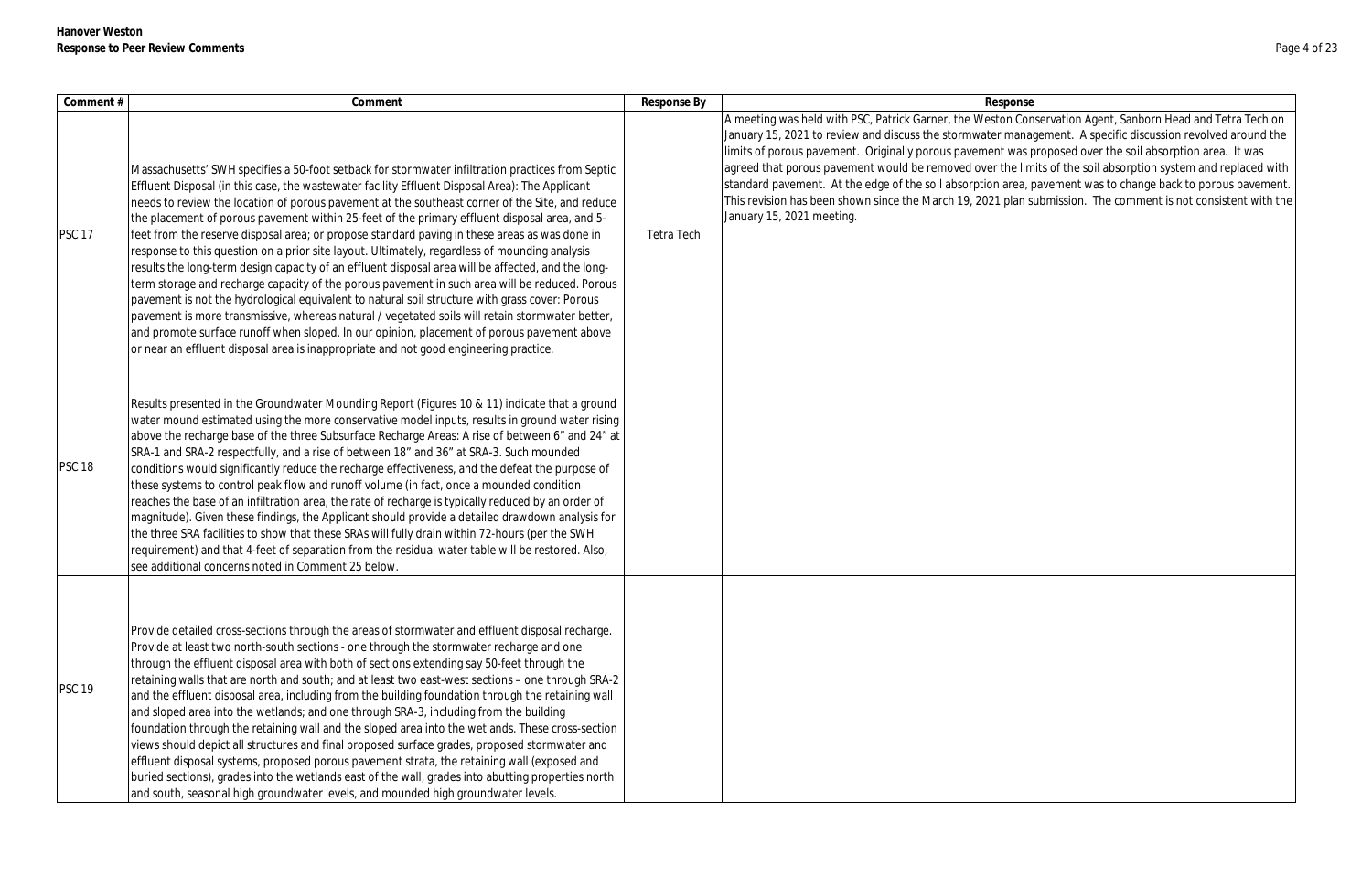| Response                                                                                                       |
|----------------------------------------------------------------------------------------------------------------|
|                                                                                                                |
|                                                                                                                |
|                                                                                                                |
|                                                                                                                |
|                                                                                                                |
|                                                                                                                |
|                                                                                                                |
|                                                                                                                |
|                                                                                                                |
|                                                                                                                |
| No foundation drains are proposed for stormwater or wastewater controls. Underdrains will be incorporated at   |
| the subsurface recharge areas and will be modelled in the calculatinions and shown on the Grading and Drainage |
| Plans.                                                                                                         |
|                                                                                                                |
|                                                                                                                |
|                                                                                                                |
|                                                                                                                |
|                                                                                                                |
|                                                                                                                |
|                                                                                                                |
|                                                                                                                |
|                                                                                                                |
|                                                                                                                |
|                                                                                                                |
|                                                                                                                |
|                                                                                                                |
|                                                                                                                |
|                                                                                                                |
|                                                                                                                |
|                                                                                                                |
|                                                                                                                |
|                                                                                                                |
|                                                                                                                |
|                                                                                                                |
|                                                                                                                |
|                                                                                                                |
|                                                                                                                |
|                                                                                                                |
|                                                                                                                |

| Comment #     | Comment                                                                                                                                                                                                                                                                                                                                                                                                                                                                                                                                                                                                                                                                                                                            | Response By | Response                                                                                                                               |
|---------------|------------------------------------------------------------------------------------------------------------------------------------------------------------------------------------------------------------------------------------------------------------------------------------------------------------------------------------------------------------------------------------------------------------------------------------------------------------------------------------------------------------------------------------------------------------------------------------------------------------------------------------------------------------------------------------------------------------------------------------|-------------|----------------------------------------------------------------------------------------------------------------------------------------|
| <b>PSC 20</b> | The results presented in the Groundwater Mounding Report (Figure 11) indicate that a 2 ft. high<br>groundwater mound will extend across the entirety of abutting properties at 534 and 546 South<br>Avenue which if accurate is not acceptable. The Applicant should provide possible solutions for<br>avoiding, minimizing or mitigating for the impact of a mounded water table on abutting<br>properties.                                                                                                                                                                                                                                                                                                                       |             |                                                                                                                                        |
| <b>PSC 21</b> | Given that mound conditions noted in Comments 18 and 20 above were derived from an analysis<br>that included a 10-year, 24-hour storm event, we recommend that these same analyses that<br>utilized the more conservative inputs for treated effluent and annual precipitation, etc., be<br>combined with a 100-year, 24-hour storm event to check for surface breakout conditions at the<br>Site, at the wetland boundary, and at abutting properties.                                                                                                                                                                                                                                                                            |             |                                                                                                                                        |
| <b>PSC 22</b> | The prior project submittals have indicated the proposed use of foundation drains. Please<br>confirm that such drains are no longer being proposed. If proposed, please explain in detail and<br>show the underdrains and the mechanism for recharging intercepted groundwater on the<br>drawings.                                                                                                                                                                                                                                                                                                                                                                                                                                 | Tetra Tech  | No foundation drains are proposed for stormwater or wastew<br>the subsurface recharge areas and will be modelled in the cald<br>Plans. |
| <b>PSC 23</b> | The Groundwater Model Report should be revised to check for barrier effects of building<br>foundations and proposed retaining walls in proximity to the three stormwater SRAs and the<br>wastewater Soil Absorption System (SAS). In order to prevent breakout through the face of the<br>proposed retaining walls near to the recharge areas, a poly barrier/sand wick system must be<br>installed along the retained soil side of the walls to stop the horizontal spread of a ground water<br>mound, and the retaining walls in combination with buildings will increase the height of<br>mounding, and therefore such effects should be carefully reviewed. (See other concerns about<br>retaining walls at Comment 66 below.) |             |                                                                                                                                        |
| <b>PSC 24</b> | The Groundwater Model Report should be revised to include topographic figures that combine<br>predicted groundwater mound height with the modelled high ground- water elevations, to show<br>resultant groundwater contours during a mounding event in comparison to proposed finished<br>Site topography at and around the recharge zones. This will facilitate checking for possible points<br>of surface break out of treated effluent and/or stormwater near abutting wetland areas and<br>abutting private property. For example, informal overlay of mound report Figures 10 and 11<br>indicates that mounded groundwater break out will occur at the ground surface near wetland<br>flag #6 and near wetland flag #11.      |             |                                                                                                                                        |
|               | Related to our concerns noted in Comments 18 and 20 above, we have reviewed comments<br>offered by the hydrogeology firm McDonald Morrissey Associates, LLC in their memo dated<br>January 3, 2022, and we concur with the following excerpts (see last two paragraphs on page 4<br>their memo) regarding Site stormwater facilities design:                                                                                                                                                                                                                                                                                                                                                                                       |             |                                                                                                                                        |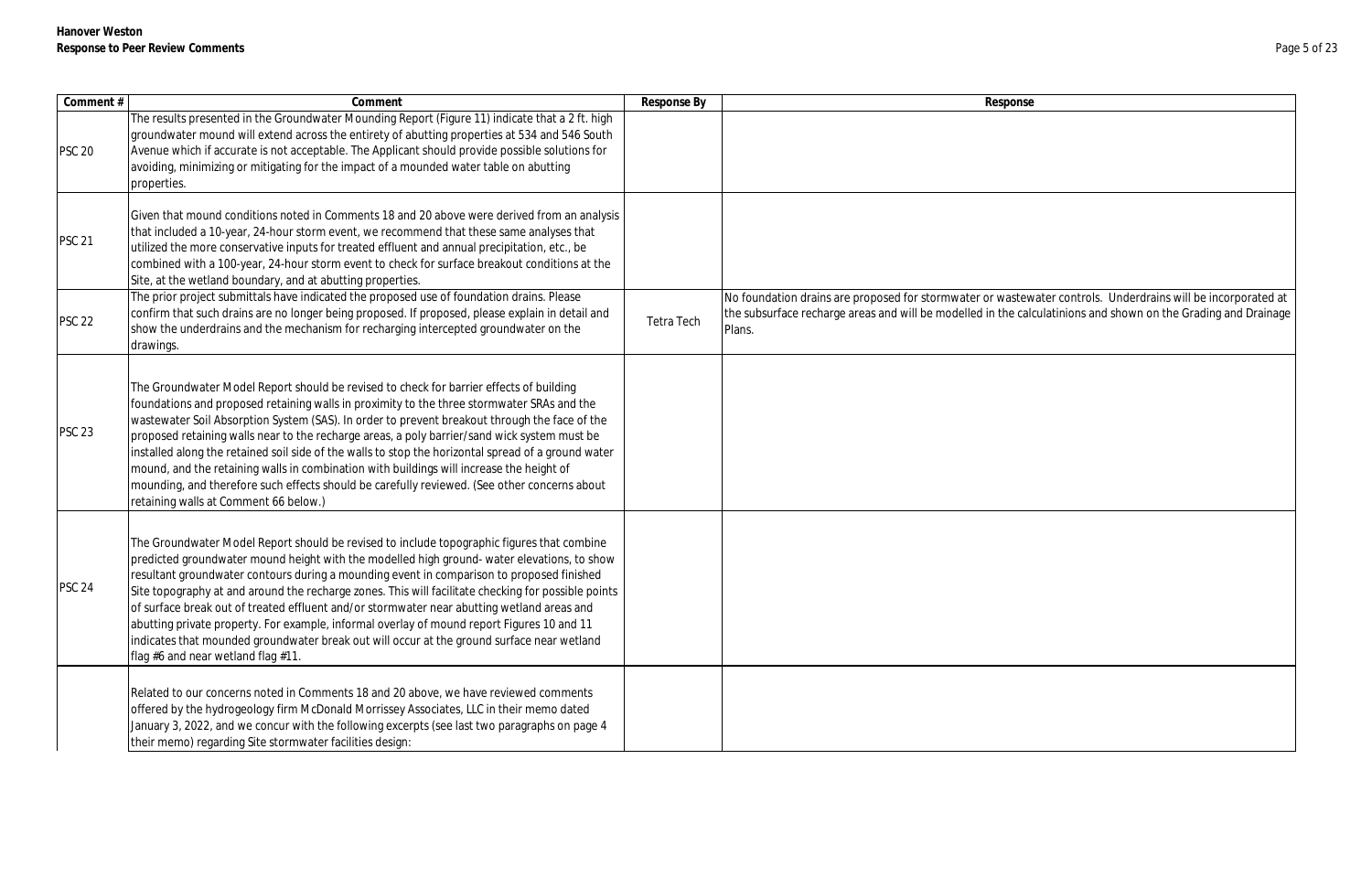| Comment #     | Comment                                                                                                                                                                                                                                                                                                                                                                                                                                                                                                                                                                                                                                                                                                                                                                                                                                                                               | Response By | Response                                                                                                                                                                                                                                                                                                                        |
|---------------|---------------------------------------------------------------------------------------------------------------------------------------------------------------------------------------------------------------------------------------------------------------------------------------------------------------------------------------------------------------------------------------------------------------------------------------------------------------------------------------------------------------------------------------------------------------------------------------------------------------------------------------------------------------------------------------------------------------------------------------------------------------------------------------------------------------------------------------------------------------------------------------|-------------|---------------------------------------------------------------------------------------------------------------------------------------------------------------------------------------------------------------------------------------------------------------------------------------------------------------------------------|
| <b>PSC 25</b> | "Provided system schematics state the following: "This system is designed for a groundwater<br>table below system invert. Engineer of record to verify that the design groundwater table is<br>below invert of precast." This condition appears to be violated where mounded groundwater<br>rises above the bottom of a proposed stormwater infiltration structure and compromises the<br>intended (i.e., gravity-drained) functionality of the device, as is being predicted by SHA's<br>MODFLOW model during the 10-year precipitation event scenario. Meanwhile, for the same<br>event scenario, the HydroCAD model documented within the Tetra Tech Stormwater Report<br>appears to suggest the proposed stormwater infiltration areas will continue to function free of<br>groundwater interference (i.e., as if the groundwater mound remains well below the system<br>bottom). |             |                                                                                                                                                                                                                                                                                                                                 |
|               | These observations highlight a critical disconnect between the stormwater and groundwater<br>mounding analyses and indicate additional information and/or analysis should be provided in<br>order to demonstrate the proposed stormwater system will operate properly and in a manner<br>consistent with how it is represented within applicable HydroCAD and MODFLOW models."                                                                                                                                                                                                                                                                                                                                                                                                                                                                                                        |             |                                                                                                                                                                                                                                                                                                                                 |
|               | The Applicant needs to address this "disconnect" between the stormwater HydroCAD model and<br>Modflow predicted mounding under the SRA areas. Mounded groundwater that comes in contact<br>with the bottom of, or enters into the storage zones of the SRA recharge facilities will<br>significantly reduce the performance of the SRA's during extreme                                                                                                                                                                                                                                                                                                                                                                                                                                                                                                                               |             |                                                                                                                                                                                                                                                                                                                                 |
| <b>PSC 26</b> | Provide supplemental plan(s) and narrative to explain the proposed sequence of work to manage<br>stormwater during the Site construction. Provide details and narrative to explain how<br>stormwater will be directed and maintained within the Site disturbance limits during<br>construction, for example through sequenced placement of temporary diversion swales,<br>temporary sediment traps/basins, etc. Keeping stormwater as close as possible to the source of<br>generation is the preferred approach and allowing Site stormwater to accumulate at one<br>collection point is not preferred.                                                                                                                                                                                                                                                                              | Tetra Tech  | In order to address this comment completely, input from the<br>this comment gets into means and methods. We would sugge<br>approval.                                                                                                                                                                                            |
| <b>PSC 27</b> | Modify the note that calls for stabilizing any new exposed slope areas with erosion control<br>matting as soon as the grading is completed to add that it will preferrable for the erosion control<br>matting to include mulch, grass seed and fertilizer, and be organic so as to degrade over time<br>without removal.                                                                                                                                                                                                                                                                                                                                                                                                                                                                                                                                                              | Tetra Tech  | The slope stabilization detail calls for North American Green S<br>note calling for the stabilization mat will be revised as suggest                                                                                                                                                                                            |
| <b>PSC 28</b> | Update Sheet C-10 and an appropriate SWPPP plan (stormwater report Appendix H) to<br>specifically identify each of the various catch basins and BMPs, and add a note on these plans to<br>call for installation of silt sacks at each catch basin that could receive drainage during the<br>construction period, including any catch basins that may be located downgradient of entrances to<br>the Site within South Avenue;                                                                                                                                                                                                                                                                                                                                                                                                                                                         | Tetra Tech  | All catch basins and other sediment control best management<br>SWPPP Plans included in Appendix H. There does not appear<br>side of South Avenue in the vicinity of the project that should<br>basin on the north side of South Avenue, opposite the Emerge<br>crowned at this location, a catch basin insert is not advisable. |

m the Site Contractor who will be selected is critical as theis suggest that that this requirement be a condition of reen SC 150 matting, which is photodegradable. The uggested on the final plans. ement practices are identified on Sheet C-10 and on the ppear to be any catch basins located along the southern side of South Avenue in the vicinity of the vicinity of the vicinity of the vicinity of the vicinity in the vicinity in the vicinity of the vicinity in the vicinity in the vicinity in the vicinity in the vicinity in the vi mergency Access Drive. Given that South Avenue is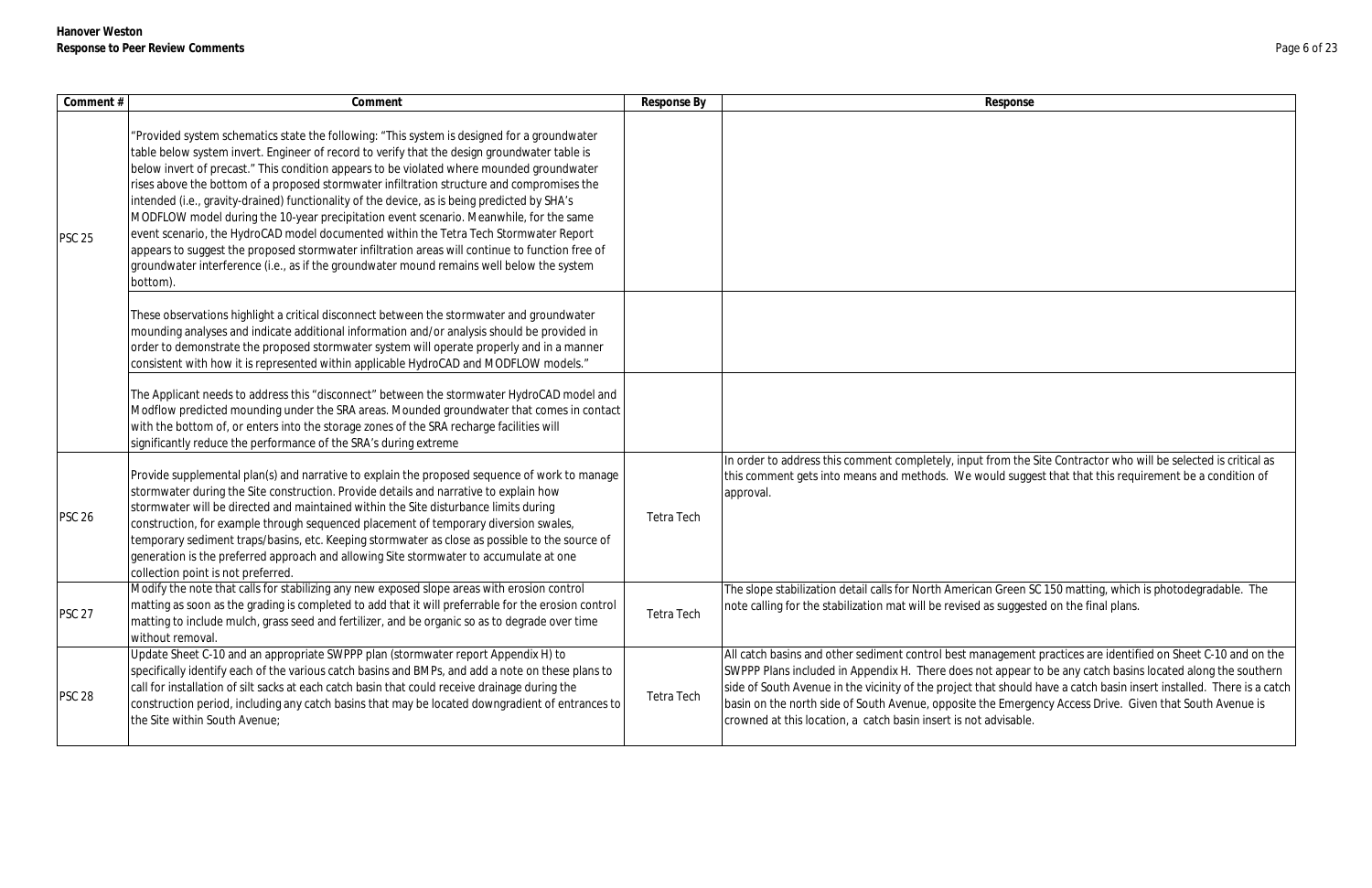| Comment#        | Comment                                                                                                                                                                                                                                                                                                                                                                                                                                                                                                                                                                                                                                                                                                        | Response By | Response                                                                                                                                                                                                                                                                                    |
|-----------------|----------------------------------------------------------------------------------------------------------------------------------------------------------------------------------------------------------------------------------------------------------------------------------------------------------------------------------------------------------------------------------------------------------------------------------------------------------------------------------------------------------------------------------------------------------------------------------------------------------------------------------------------------------------------------------------------------------------|-------------|---------------------------------------------------------------------------------------------------------------------------------------------------------------------------------------------------------------------------------------------------------------------------------------------|
| <b>PSC 29</b>   | Two locations of construction vehicle Site access, via a Stabilized Construction Entrance, are<br>noted on the Sheet C-10 and the draft SWPPP plans. These should be segregated and clearly<br>marked as either "entry or exit only." There is no need to clean vehicles that enter, and vehicles<br>entering an exit zone will degrade the exit zone by compaction. Add a note to Sheet C-10 to<br>require the contractor to establish designated separate entry and exit points at the site for<br>installation of the stabilized construction vehicle zones and require that the Site exit must employ<br>the Tire Wash Practice as detailed on Sheet ESC-11 (stormwater report Appendix H SWPPP<br>plans). | Tetra Tech  | A stabilized construction entrance/exit is called for at the main Site Drive. At the Emergency Exit, a stabilized<br>construction exit is noted.                                                                                                                                            |
| <b>PSC 30</b>   | We recommend adding a note to the construction stabilization exit zone that reads "Monitor and<br>maintain the 'Stabilized Construction Entrance / Tire Wash zone' to ensure that this zone is<br>cleaned and functioning correctly to prevent tracking of sediment by construction vehicles that<br>exit the Site".                                                                                                                                                                                                                                                                                                                                                                                           | Tetra Tech  | The detail for the stabilized Construction Entrance/Exit notes the required maintenance.                                                                                                                                                                                                    |
| <b>PSC 31</b>   | The draft SWPPP erosion control plans (Appendix H) should include the following additional<br>procedural notes to help ensure that the Project contractor is informed of procedures that will be<br>important to the Town and its Conservation Commission, and so that construction activity<br>minimizes erosion and associated impacts:                                                                                                                                                                                                                                                                                                                                                                      |             |                                                                                                                                                                                                                                                                                             |
| <b>PSC 31.a</b> | Prior to any alteration of the site, an on-site meeting between the owner's representative, the<br>construction supervisor, and the Conservation Agent shall occur. The Owner and the Agent may<br>invite other individuals needed. Similar meetings will occur once erosion control measures are in<br>place and thereafter on a monthly basis unless otherwise agreed to by all parties.                                                                                                                                                                                                                                                                                                                     | Tetra Tech  | Recommend that this be included in a condition of approval.                                                                                                                                                                                                                                 |
| <b>PSC 31.b</b> | The inspection of erosion control devices adjacent to the buffer zones will be done by the<br>Applicant's Engineer and once determined to be accurate the Engineer will send a letter to the<br>Conservation Commission attesting to accuracy and describing any potential changes.                                                                                                                                                                                                                                                                                                                                                                                                                            | Tetra Tech  | Recommend that this be included in a condition of approval.                                                                                                                                                                                                                                 |
| <b>PSC 31.c</b> | The plan needs to state how often the Project Construction Supervisor will inspect the Site and<br>the erosion controls. Also, the owner shall submit any changes to sequence or timing of<br>construction or inspections to with the Commission prior to implementation.                                                                                                                                                                                                                                                                                                                                                                                                                                      | Tetra Tech  | The Construction General Permit dictates the inspection requirements for all sediment controls. The Applicant<br>will advise the Building Inspector and Conservation Agent of changes in construction sequence prior to<br>implementation and could be included as a condition of approval. |
| <b>PSC 31.d</b> | To keep unauthorized grading machine traffic to a minimum, install a four-foot high, high-<br>visibility limit-of-work (LOW) fence to enclose the work site and any non-active work areas.                                                                                                                                                                                                                                                                                                                                                                                                                                                                                                                     | Tetra Tech  | The SWPPP Plans show a limit of work/construction fence around the perimeter of the entire work area. The<br>construction fence detail calls for a 6' fence with a windscreen.                                                                                                              |
| <b>PSC 31.e</b> | Catch basins (on Site and South Avenue) shall be covered until all surfaces in the watershed of<br>the catch basin are stable and the stormwater management areas are fully constructed. If catch<br>basins are required to be operational, these shall be protected by silt sacks as detailed on the<br>plans, and these shall be checked weekly and following any storm event and cleaned if more than<br>$1/4$ full.                                                                                                                                                                                                                                                                                        | Tetra Tech  | As noted in response 28 above, there do not appear to be any catch basin along the south side of South Avenue.<br>Otherwise, this should be a condition of approval.                                                                                                                        |
| <b>PSC 31.f</b> | Stormwater must be managed in the work area and not allowed to impact erosion control<br>devices, nor be discharged outside of the Site work area.                                                                                                                                                                                                                                                                                                                                                                                                                                                                                                                                                             | Tetra Tech  | Construction period stormwater will be managed within the site work area.                                                                                                                                                                                                                   |

| onse                                                    |
|---------------------------------------------------------|
| e main Site Drive. At the Emergency Exit, a stabilized  |
|                                                         |
|                                                         |
|                                                         |
|                                                         |
|                                                         |
|                                                         |
| otes the required maintenance.                          |
|                                                         |
|                                                         |
|                                                         |
|                                                         |
|                                                         |
| val.                                                    |
|                                                         |
|                                                         |
|                                                         |
| val.                                                    |
|                                                         |
| requirements for all sediment controls. The Applicant   |
| t of changes in construction sequence prior to          |
| approval.                                               |
| e around the perimeter of the entire work area. The     |
| creen.                                                  |
|                                                         |
| e any catch basin along the south side of South Avenue. |
|                                                         |
|                                                         |
| the site work area.                                     |
|                                                         |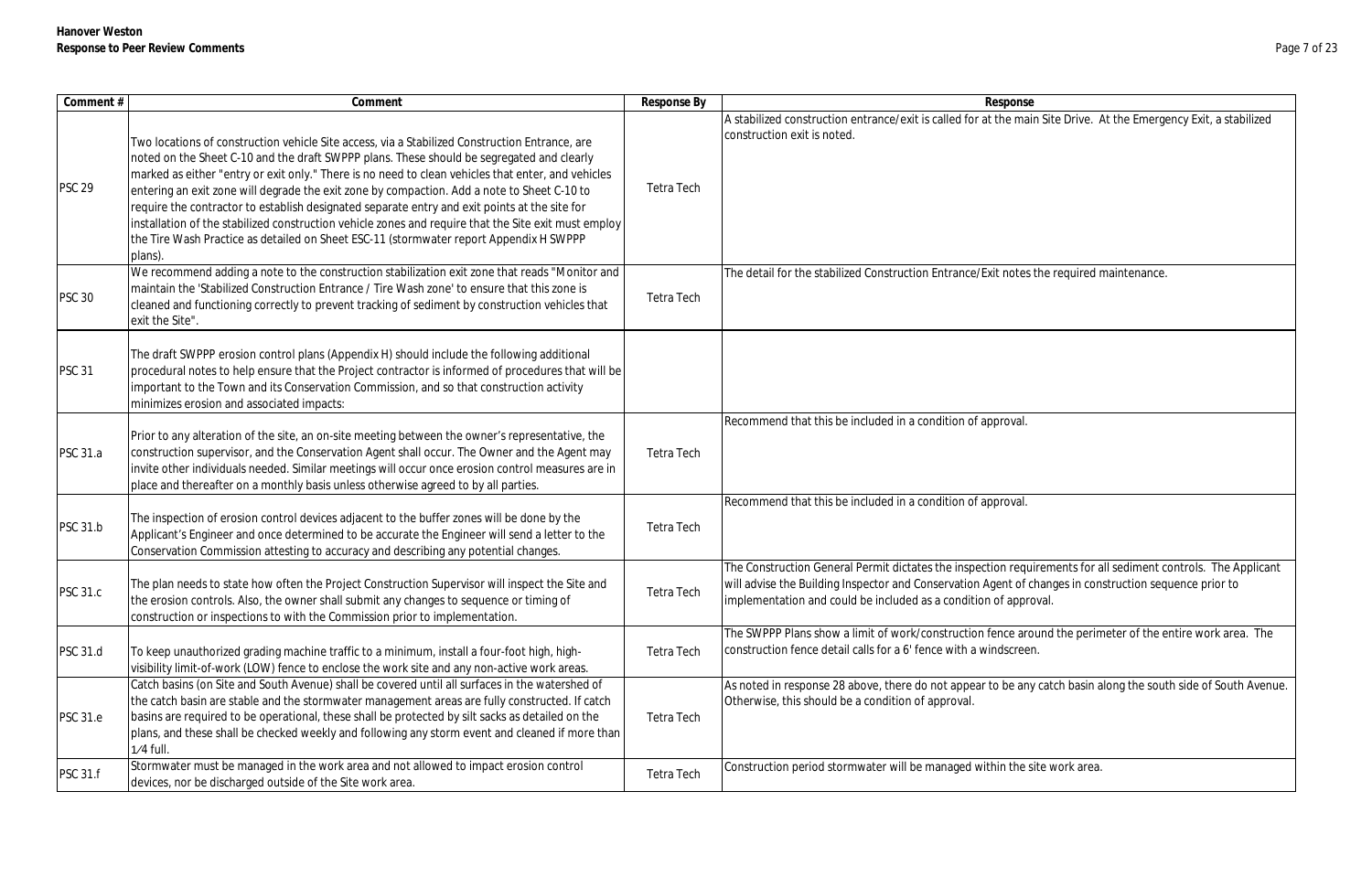| Comment #       | Comment                                                                                                                                                                                                                                                                                                                                                                                                                                                                                                                                                                                                                                                                               | Response By       | Response                                                                                                                                                                                                                                                              |
|-----------------|---------------------------------------------------------------------------------------------------------------------------------------------------------------------------------------------------------------------------------------------------------------------------------------------------------------------------------------------------------------------------------------------------------------------------------------------------------------------------------------------------------------------------------------------------------------------------------------------------------------------------------------------------------------------------------------|-------------------|-----------------------------------------------------------------------------------------------------------------------------------------------------------------------------------------------------------------------------------------------------------------------|
| PSC 31.g        | All grades or bare soil within the buffer zone, and any slopes or areas potentially draining near to<br>a proposed infiltration practice or off site must be stabilized within 48 hours, and no discharge of<br>sediment is to leave the Site.                                                                                                                                                                                                                                                                                                                                                                                                                                        | <b>Tetra Tech</b> | Temporary stabilization will be provided to any bare soils that<br>will be provided as soon as possible upon completion of a wor<br>requirement is not practical as it would potentially be triggere                                                                  |
| <b>PSC 32</b>   | We recommend that the Applicant prepare a SWPPP now and submit it with a completed SWP as<br>required by the Town's Stormwater & Erosion Control Regulations. The SWPPP is a document<br>that can always be updated in the future should contractor means and methods change from<br>those proposed by the engineer.                                                                                                                                                                                                                                                                                                                                                                  | Tetra Tech        | We suggest that the SWPPP be submitted to the Town prior to<br>approval.                                                                                                                                                                                              |
| <b>PSC 33</b>   | The O&M Plan should include a snow storage plan to show operators where snow storage should<br>occur during winter storms. In addition, the Applicant should submit calculations that document<br>the amount of snow accumulation that will be gathered during a typical snowstorm event from<br>paved areas, and the amount of plowed snow storage that will be provided by the recommended<br>snow storage zones.                                                                                                                                                                                                                                                                   | <b>Tetra Tech</b> | Snow storage is shown on the landscape plans.                                                                                                                                                                                                                         |
| <b>PSC 34</b>   | The Applicant may need to file for a Major Permit per Section IV.2, and a Major Stormwater<br>Management Permit application needs to meet the requirements stated in the Town's 2-page<br>application checklist. In reviewing the requirements of this, we find that the Applicant's existing<br>submittals will probably meet all submittal requirements except for the following deficiencies:                                                                                                                                                                                                                                                                                      | <b>Tetra Tech</b> | The project is requesting a Comprehensive Permit, which inclu<br>Management Permit.                                                                                                                                                                                   |
| <b>PSC 34.a</b> | 'Locations of all existing bodies of water": The Applicant needs to show the intermittent stream<br>in its entirety past the last intermittent stream flag shown (near wetland flag 1) to a point parallel<br>to the southern extent of the Project Site. Currently the intermittent stream is only partially<br>shown on the Site Plans (for example, see Sheets C-1, C-3 and C-7).                                                                                                                                                                                                                                                                                                  | <b>Tetra Tech</b> | The stream is shown up to the southern extent of the project                                                                                                                                                                                                          |
| <b>PSC 34.b</b> | 'Show the foundation drain. Foundation drain is not to be connected to an infiltration system for<br>stormwater": See Comment 22.                                                                                                                                                                                                                                                                                                                                                                                                                                                                                                                                                     | Tetra Tech        | No foundation drains are proposed for stormwater or wastew<br>the subsurface recharge areas and will be modelled in the cald<br>Plans.                                                                                                                                |
| <b>PSC 34.c</b> | "An Erosion and Sediment Control Report shall be prepared in conformance with the Design<br>Standards contained in Section 7.B." See Comment 32.                                                                                                                                                                                                                                                                                                                                                                                                                                                                                                                                      | <b>Tetra Tech</b> | An Erosion and Sediment Control narrative will be included as<br>to earth disturbing activities.                                                                                                                                                                      |
| <b>PSC 35</b>   | The Applicant's submittals meet the Design Standards stated in Section 6.0 of the Towns SECR<br>requlations, except for the following:                                                                                                                                                                                                                                                                                                                                                                                                                                                                                                                                                |                   |                                                                                                                                                                                                                                                                       |
| <b>PSC 35.a</b> | SECR Section 6.A.2.e. - "Non-typical curve numbers (CN) will be as follows": i.CN 80 must be<br>used for porous pavement - the Applicant has used 98 per the Massachusetts SWH and this<br>would need to be discussed with the Town Stormwater Permitting Authority. The curve numbers<br>that are applicable for Woods in Poor Conditionshall be used for new landscaped areas, based<br>on the applicable Hydrologic Soil Group": In the Applicant's case, it appears that the CN value of<br>45 would be required for new landscaped areas and the HydroCAD model should be revised<br>accordingly (the Stormwater Management Report lists a CN value of 39 for landscaped areas). | Tetra Tech        | As indicated in the project hearing, the stormwater calculation<br>and the reservoir course has been sized to store and infiltrate<br>been used for landscaped areas because the stormwater calculation<br>mounding analysis, which is under MADEP's purview. Therefo |

ils that will not be worked for 14 days. Final stabilization f a work area, but no later than 7 days. The 48 hour riggered each weekend.

prior to construction. This could be a condition of

th includes all local permits such as the Major Stormwater

The streem is shown in the southern extent of the southern extent of the southern extent of the southern extent of the southern extent of the southern extent of the southern extent of the southern extent of the southern ex

vastewater controls. Underdrains will be incorporated at he calculatinions and shown on the Grading and Drainage

ded as part of the SWPPP, which will be submitted prior

ulations uses a curve number of 98 for porous pavement iltrate all stormwater events. A curve number of 39 has r calculations are also being used in the groundwater nerefor, industry standard values must be used.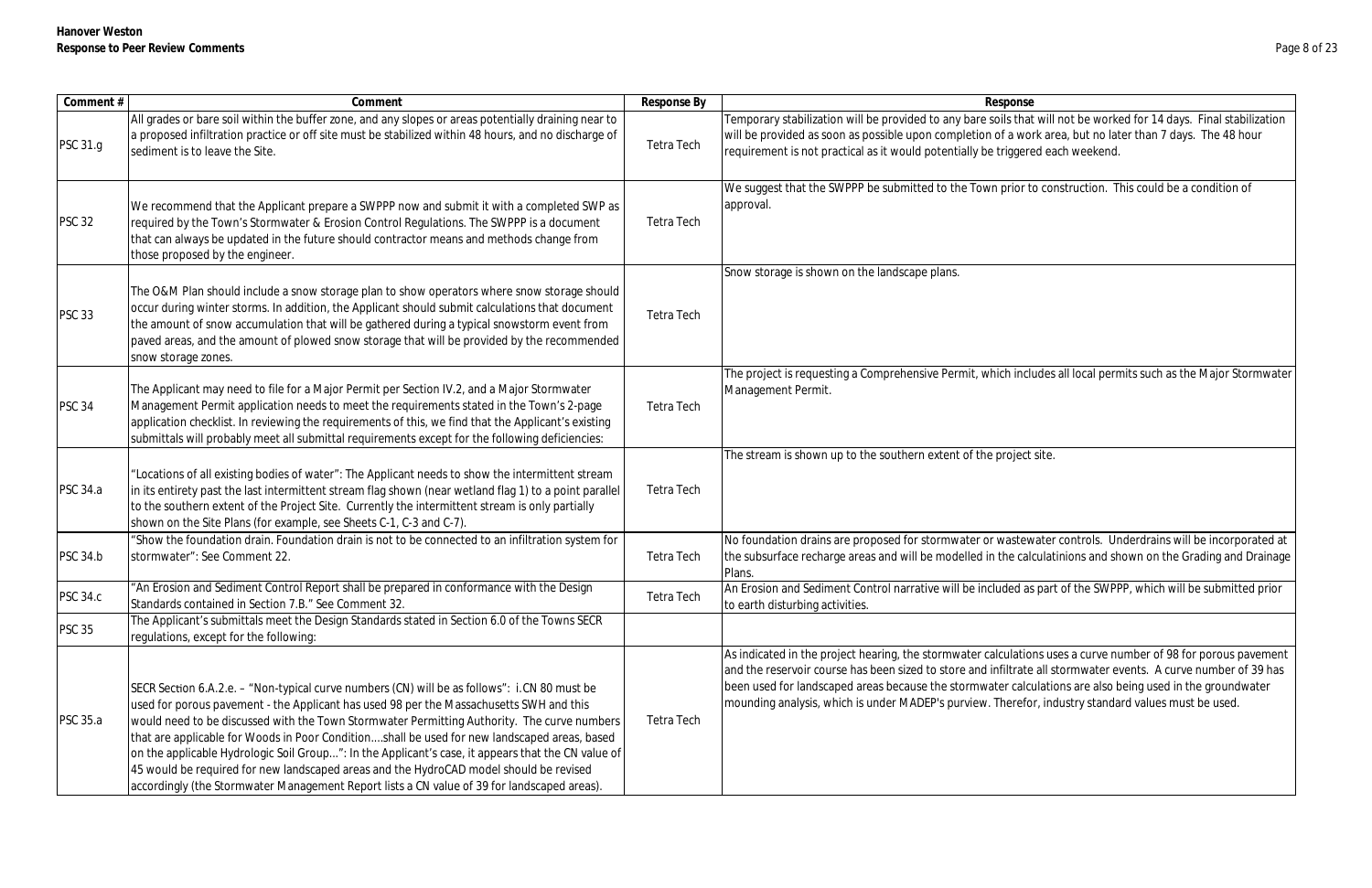| Comment #       | Comment                                                                                                                                                                                                                                                                                                                                                                                                                                                                                                                                                                                                                                                                                                                                                                                                                                                                                                                                                                   | Response By       | Response                                                                                                                                                                                                                     |
|-----------------|---------------------------------------------------------------------------------------------------------------------------------------------------------------------------------------------------------------------------------------------------------------------------------------------------------------------------------------------------------------------------------------------------------------------------------------------------------------------------------------------------------------------------------------------------------------------------------------------------------------------------------------------------------------------------------------------------------------------------------------------------------------------------------------------------------------------------------------------------------------------------------------------------------------------------------------------------------------------------|-------------------|------------------------------------------------------------------------------------------------------------------------------------------------------------------------------------------------------------------------------|
| <b>PSC 35.b</b> | SECR Section 6.A.2.ii.c. – "Unsuitable material is to be removed and replaced with suitable<br>granular material for a distance of 2-ft. horizontally in all directions from the infiltration system;<br>at a minimum, the A and B horizons shall be removed. The excavation for the infiltration system<br>is to extend into the C-layer a minimum of 6-inches." See Comment 4 above.                                                                                                                                                                                                                                                                                                                                                                                                                                                                                                                                                                                    | Tetra Tech        | A note will be added to Sheet C-7 requiring the removal of top soil a<br>are constructed in fill. Title V sand or clean, washed crushed stone w<br>2 feet beyond the limits of the subsurface system on all sides.           |
| <b>PSC 35.c</b> | SECR Section 6.A.2.ii.f. - "Foundation drains will not be allowed to connect to infiltration systems<br>that were designed for stormwater." See Comment 22. It is not clear of foundation drains are still<br>proposed (Applicant should clarify).                                                                                                                                                                                                                                                                                                                                                                                                                                                                                                                                                                                                                                                                                                                        | Tetra Tech        | No foundation drains are proposed for stormwater or wastewater co<br>the subsurface recharge areas and will be modelled in the calculatini<br>Plans.                                                                         |
| <b>PSC 35.d</b> | SECR Section 6.A.2.ii.g. - "A cleanout with a sump or other structure with a minimum 2-ft. sump<br>will be installed before all new infiltration systems." The purpose of this requirement is to<br>provide basic pretreatment and maintenance access prior to subsurface recharge facilities. The<br>proposed designs of SRA-1, SRA-2, and SRA-3 provide for adequate pretreatment of stormflow<br>from the pavement and most yard areas. However, the Applicant should confirm that<br>pretreatment is provided for the following three areas of stormflow: Flow from the 12-inch yard<br>drain from the courtyard that discharges to a manhole between SRA-1 and SRA-2; and flow from<br>the two roof drains that flow to SRA-2 and SRA-3 respectfully - for these roof drains, we<br>recommend installing some form of pre-screening manhole to prevent wind-blown debris and<br>sediment that collects on the flat roof areas from entering the subsurface chambers. | <b>Tetra Tech</b> | A drain manhole will be added to the roof drain with a 2-foot sump.<br>deep sumps and the drain manhole will have a 2-foot sump. The gre<br>pretreated as the stormwater will flow through the soil media prior t<br>drains. |
| <b>PSC 35.e</b> | SECR Section 6.B. - "Approval of an Erosion and Sediment Control Plan by the SWPA is required<br>prior to any site altering activity." See Comment 32.                                                                                                                                                                                                                                                                                                                                                                                                                                                                                                                                                                                                                                                                                                                                                                                                                    | <b>Tetra Tech</b> | The project is requesting a Comprehensive Permit, which includes al<br>Sediment Control Plan.                                                                                                                                |
| <b>PSC 36</b>   | SECR Section 7 - Inspections - The Applicant's project plans need to include notes that refer to<br>the inspection requirements listed in SECR Section 7. Refer to the following:                                                                                                                                                                                                                                                                                                                                                                                                                                                                                                                                                                                                                                                                                                                                                                                         | <b>Tetra Tech</b> | Inspection requirements can be indicated as a condition of approval.                                                                                                                                                         |
| <b>PSC 36.a</b> | Pre-Construction Meetings (7.A.1),                                                                                                                                                                                                                                                                                                                                                                                                                                                                                                                                                                                                                                                                                                                                                                                                                                                                                                                                        | <b>Tetra Tech</b> | Inspection requirements can be indicated as a condition of approval.                                                                                                                                                         |
| <b>PSC 36.b</b> | Notice of Construction Commencement (7.A.2)                                                                                                                                                                                                                                                                                                                                                                                                                                                                                                                                                                                                                                                                                                                                                                                                                                                                                                                               | <b>Tetra Tech</b> | Inspection requirements can be indicated as a condition of approval.                                                                                                                                                         |
| <b>PSC 36.c</b> | A copy of the approved and signed plans and permits for a SMP shall be kept on the construction                                                                                                                                                                                                                                                                                                                                                                                                                                                                                                                                                                                                                                                                                                                                                                                                                                                                           |                   | This would be an appropriate condition of approval.                                                                                                                                                                          |
|                 | site at all times (7.A.3)                                                                                                                                                                                                                                                                                                                                                                                                                                                                                                                                                                                                                                                                                                                                                                                                                                                                                                                                                 | Tetra Tech        |                                                                                                                                                                                                                              |
| <b>PSC 36.d</b> | The SWPA or its designee shall be granted the right to enter the property at reasonable times and<br>in a reasonable manner for the purpose of inspection. The SWPA, its agents, officers, and<br>employees shall have authority to enter upon privately owned land for the purpose of<br>performing their duties under this Regulation and may make or cause to be made such<br>examinations, surveys, or sampling as the SWPA deems necessary, subject to the constitutions<br>and laws of the United States and the Commonwealth.                                                                                                                                                                                                                                                                                                                                                                                                                                      | <b>Tetra Tech</b> | This would be an appropriate condition of approval.                                                                                                                                                                          |
| <b>PSC 37</b>   | SECR Section 8 - Construction Inspections - The Applicant's project plans need to include notes<br>that refer to Section 8 construction inspections requirements, as they are restated from Section<br>8, below: "The SWPA may require the submission of periodic inspections and reporting by the<br>Applicant as dictated by site conditions. The SWPA may inspect the project site at the following<br>stages, at a minimum:                                                                                                                                                                                                                                                                                                                                                                                                                                                                                                                                           | Tetra Tech        | This would be an appropriate condition of approval.                                                                                                                                                                          |
| PSC 37.1        | Initial Site Inspection of erosion and sedimentation controls prior to any land disturbance to<br>assess overall effectiveness and functioning to protect resources.                                                                                                                                                                                                                                                                                                                                                                                                                                                                                                                                                                                                                                                                                                                                                                                                      | Tetra Tech        | This would be an appropriate condition of approval.                                                                                                                                                                          |

I of top soil and subsoils where the infiltration systems ished stone will be installed in its place. This shall extend

vastewater controls. Underdrains will be incorporated at he calculatinions and shown on the Grading and Drainage

2-foot sump. In the courtyard, the catch basins will have amp. The green roof overflows will be adequately media prior to being collected by the Watt's overflow

ch includes all local approvals, including the Erosion and<br>The provect is reprovals, including the Erosion and<br>the permit of approvals, including the Erosion and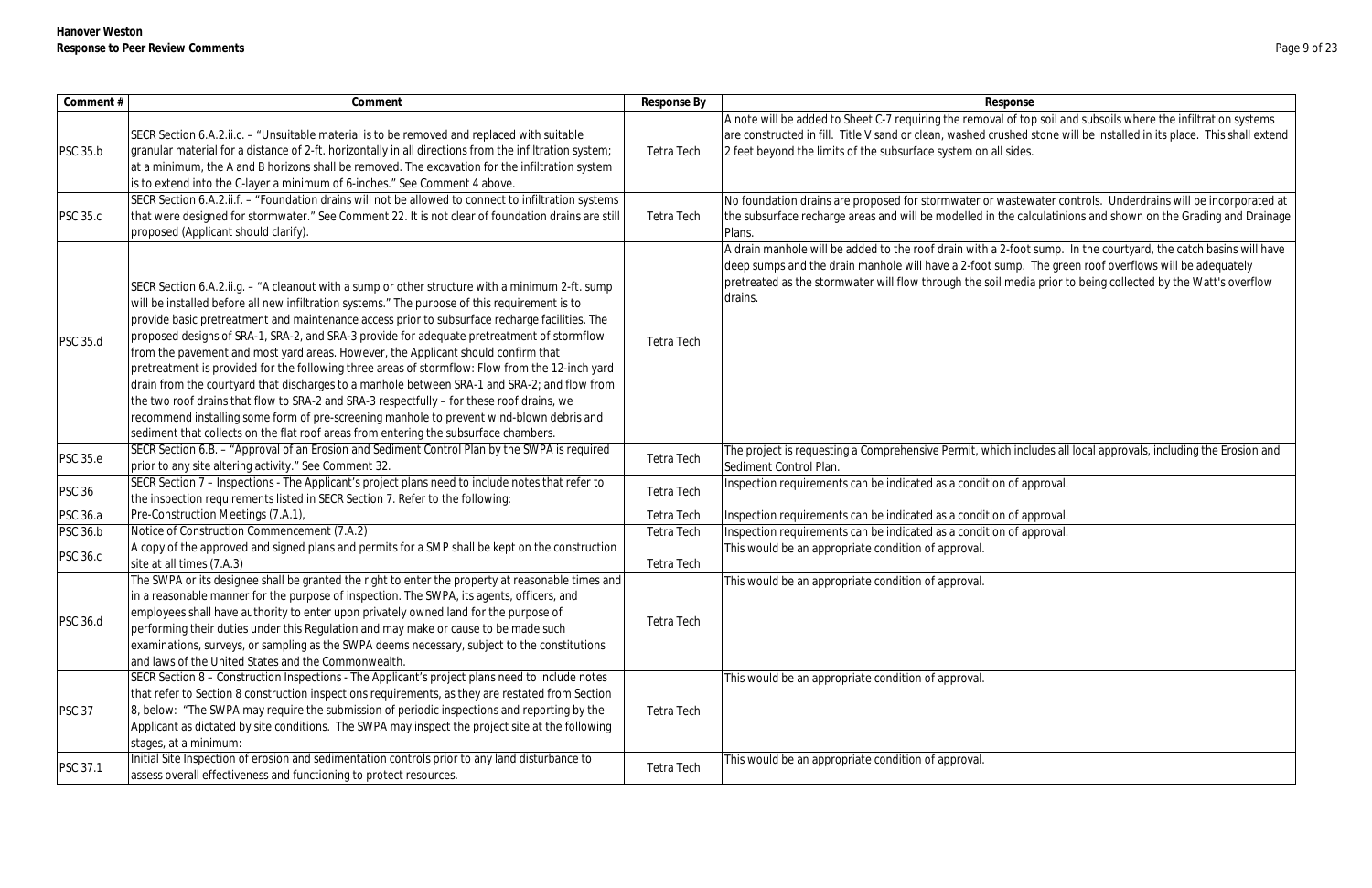| Comment #       | Comment                                                                                                                                                                                                   | Response By       | Response                                                                                                          |
|-----------------|-----------------------------------------------------------------------------------------------------------------------------------------------------------------------------------------------------------|-------------------|-------------------------------------------------------------------------------------------------------------------|
|                 | Stormwater Management System Excavation Inspection: An inspection will be made of the                                                                                                                     |                   | This would be an appropriate condition of approval.                                                               |
| <b>PSC 37.2</b> | excavation of the stormwater management system to ensure depth to ground water and                                                                                                                        | Tetra Tech        |                                                                                                                   |
|                 | presence of approved soil type.                                                                                                                                                                           |                   |                                                                                                                   |
|                 | Stormwater Management System Inspection: An inspection will be made of the completed                                                                                                                      |                   | This would be an appropriate condition of approval.                                                               |
| <b>PSC 37.3</b> | stormwater management system, prior to backfilling of any underground drainage or stormwater                                                                                                              | Tetra Tech        |                                                                                                                   |
|                 | conveyance structures.                                                                                                                                                                                    |                   |                                                                                                                   |
|                 |                                                                                                                                                                                                           |                   | This would be an appropriate condition of approval.                                                               |
|                 | Final Inspection: i. After the stormwater management system has been constructed, all                                                                                                                     |                   |                                                                                                                   |
|                 | applicants are required to submit actual "as-built" plans of any stormwater management facilities                                                                                                         |                   |                                                                                                                   |
| <b>PSC 37.4</b> | or practices after final construction is completed. As-built plans must be submitted both in hard                                                                                                         | Tetra Tech        |                                                                                                                   |
|                 | copy and electronically as either AutoCAD drawings or PDF documents; ii. The SWPA shall                                                                                                                   |                   |                                                                                                                   |
|                 | inspect the system to confirm its "as-built" features. If the inspector finds the system to be                                                                                                            |                   |                                                                                                                   |
|                 | adequate, he/she shall so report to the SWPA which will issue a Certificate of Completion.                                                                                                                |                   |                                                                                                                   |
| PSC 37.5        | Notes indicating the required inspections are to be added to the Site Plan(s).                                                                                                                            | <b>Tetra Tech</b> | Inspection requirements should be in the conditions of approval.                                                  |
|                 | The Applicant should address the following requirement of PBRR Section 5.09: "Drains shall be at                                                                                                          |                   | All drain lines will be a minimum of 12-inches in diameter. Drains are called out to be HDPE, a standard material |
| <b>PSC 38</b>   | least 12 inches in diameter and shall be of good quality reinforced concrete. A minimum of 3 feet                                                                                                         | Tetra Tech        | commonly used on private development sites.                                                                       |
|                 | of cover will be required over all pipes.                                                                                                                                                                 |                   |                                                                                                                   |
|                 |                                                                                                                                                                                                           |                   | The intermittent stream is currently shown up to the southern site boundary.                                      |
|                 | Subsection 4.05 NATURAL SITE CHARACTERISTICS states: "The plans shall show location of water                                                                                                              |                   |                                                                                                                   |
|                 | resources including ponds, lakes, brooks, intermittent streams, vernal ponds, streams, flood                                                                                                              |                   |                                                                                                                   |
| <b>PSC 39</b>   | plains and all proposed changes to these features." The Applicant needs to show the                                                                                                                       | Tetra Tech        |                                                                                                                   |
|                 | intermittent stream in its entirety past the last intermittent stream flag shown (near wetland flag                                                                                                       |                   |                                                                                                                   |
|                 | I) to a point parallel to the southern extent of the Project Site. Currently the intermittent stream<br>is only partially shown on the Site Plans (for example, see Sheets C-1, C-3 and C-7). See Comment |                   |                                                                                                                   |
|                 | 34.a above.                                                                                                                                                                                               |                   |                                                                                                                   |
|                 |                                                                                                                                                                                                           |                   | A narrative of the proposed Wastewater Treatment System will be provided to the Board. A copy of the MADEP        |
|                 |                                                                                                                                                                                                           |                   | approved Wastewater Treatment System can be provided to the Town as a Condition of Approval.                      |
|                 |                                                                                                                                                                                                           |                   |                                                                                                                   |
|                 |                                                                                                                                                                                                           |                   |                                                                                                                   |
|                 | Sewer and Wastewater Management Plans: Although the proposed wastewater treatment plant,                                                                                                                  |                   |                                                                                                                   |
|                 | and sewer system (including sewer pumping) and effluent disposal system locations are noted on<br>the plans, the Applicant will need to prepare substantially more detailed engineering plans and         |                   |                                                                                                                   |
|                 | reports for submittal to the Massachusetts Department of Environmental Protection (MADEP) to                                                                                                              |                   |                                                                                                                   |
| <b>PSC 40</b>   | obtain approval of design and to obtain a Groundwater Discharge Permit (GWDP). Therefore,                                                                                                                 | Tetra Tech        |                                                                                                                   |
|                 | should this project be approved by the ZBA, we recommend that the Board request that the                                                                                                                  |                   |                                                                                                                   |
|                 | Applicant provide a copy of all interim and final sewer design plan & profile drawings, all                                                                                                               |                   |                                                                                                                   |
|                 | wastewater treatment and effluent disposal designs, and all design reports, when the plans and                                                                                                            |                   |                                                                                                                   |
|                 | reports are submitted to MassDEP to obtain a GWDP. Also, we recommend that any favorable                                                                                                                  |                   |                                                                                                                   |
|                 | Decision by the Board include provisions for the Applicant to fund review of such future                                                                                                                  |                   |                                                                                                                   |
|                 | wastewater plans by an outside consultant if deemed necessary by the Building Inspector.                                                                                                                  |                   |                                                                                                                   |
|                 |                                                                                                                                                                                                           |                   |                                                                                                                   |

| onse                                                                                                |
|-----------------------------------------------------------------------------------------------------|
|                                                                                                     |
|                                                                                                     |
|                                                                                                     |
|                                                                                                     |
|                                                                                                     |
|                                                                                                     |
|                                                                                                     |
| pproval.<br>er. Drains are called out to be HDPE, a standard material                               |
|                                                                                                     |
| uthern site boundary.                                                                               |
|                                                                                                     |
|                                                                                                     |
|                                                                                                     |
|                                                                                                     |
| em will be provided to the Board. A copy of the MADEP<br>ed to the Town as a Condition of Approval. |
|                                                                                                     |
|                                                                                                     |
|                                                                                                     |
|                                                                                                     |
|                                                                                                     |
|                                                                                                     |
|                                                                                                     |
|                                                                                                     |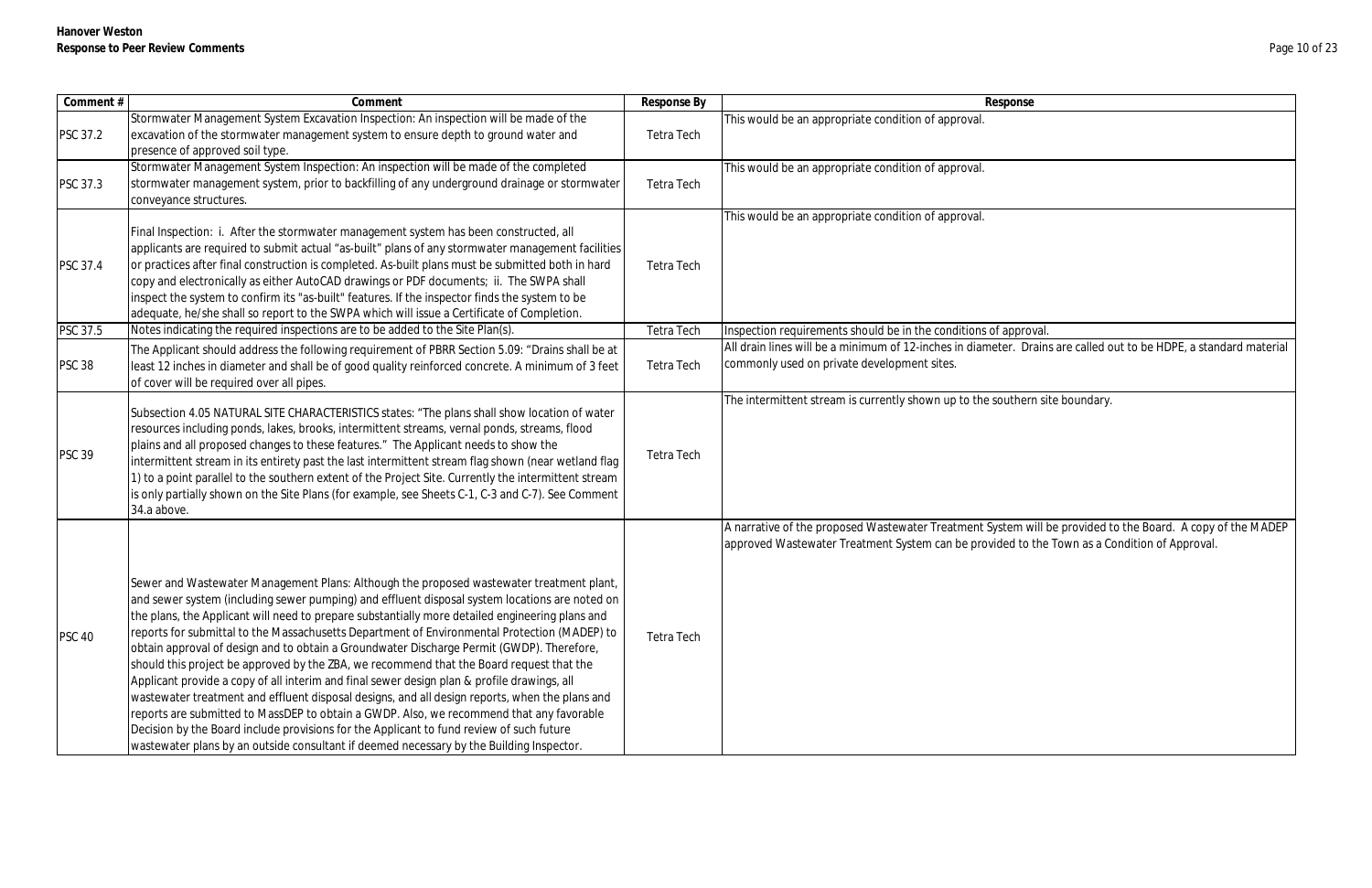| Comment#      | Comment                                                                                                                                                                                                                                                                                                                                                                                                                                                                                                                                                                                                                                                                                                         | Response By       | Response                                                                                                                                                                                                                                                                              |
|---------------|-----------------------------------------------------------------------------------------------------------------------------------------------------------------------------------------------------------------------------------------------------------------------------------------------------------------------------------------------------------------------------------------------------------------------------------------------------------------------------------------------------------------------------------------------------------------------------------------------------------------------------------------------------------------------------------------------------------------|-------------------|---------------------------------------------------------------------------------------------------------------------------------------------------------------------------------------------------------------------------------------------------------------------------------------|
| <b>PSC 41</b> | In a prior review, we recommended that South Avenue 10-inch water main material, age, and<br>adequacy be discussed with the Weston DPW, Water Department and Fire Department, and the<br>Applicant indicated willingness to coordinate with these Departments, however it is not clear if<br>the Board has received the Departments' approval. Therefore, the Applicant should obtain and<br>provide approval in writing from both the Water Department and Fire Department and provide<br>such to the Board.                                                                                                                                                                                                   | Tetra Tech        | As previously indicated, the Fire Department has reviewed the turning movements and proposed access drive<br>and provided a memorandum indicating their approval. The Applicant will continue to work with Town<br>Departments throughout the process of obtaining a Building Permit. |
| <b>PSC 42</b> | In a prior review, we recommended that a static pressure and fire flow test should be conducted<br>at the South Avenue water main in front of the Site to check for compliance with PBRR §4.22<br>Water Supply, and to ensure adequate domestic and fire protection flows. Tetra Tech's prior<br>response was that Hydrant flow testing be conducted within six months of applying for Building<br>Permit, and if adequate pressure is not available, booster pumps will be provided. PSC continues<br>to recommend that these tests be done now, so that if pressure and/or supply are not adequate,<br>it will be known by the Board now, prior to any Board decision.                                        | <b>Tetra Tech</b> | We suggest that the hydrant flow test be included as a condition of approval.                                                                                                                                                                                                         |
| <b>PSC 43</b> | In a prior review, we recommended that the adequacy of proposed fire protection services at the<br>Site be discussed with the Weston Fire Department, and that a summary memorandum<br>concerning Fire Department approval should be provided to the ZBA. Tetra Tech's prior response<br>was that Fire protection services are typically reviewed during the Building Permit process. PSC<br>continues to recommend that these discussions take place and be reported to the Board via Fire<br>Department memorandum, even if additional final discussion will be required prior to obtaining<br>building permit(s). Please note the highly specialized fire protection requirements for the parking<br>garage. | <b>Tetra Tech</b> | Obtaining the Fire Department's approval of the fire protection systems can be a condition of approval.                                                                                                                                                                               |
| <b>PSC 44</b> | Provide details of the underground electric conduit after coordinating a design from Eversource.<br>This may require a Board condition for future action, as it appears that Eversource will not open a<br>work order and begin the service design process until local permitting process is complete.                                                                                                                                                                                                                                                                                                                                                                                                          | Tetra Tech        | Electric service is proposed to be placed in an underground duct bank. Should the utility company require an<br>alternative service, such as overhead wires, the Applicant will advise the Board.                                                                                     |
| <b>PSC 45</b> | Provide to the Board a landscape plan for proposed transformer locations after the electrical<br>service design has been completed with Eversource. This may require a Board condition for<br>future action, so that the Landscape Plan can be updated to provide screening in accordance with<br>Eversource and Board requirements.                                                                                                                                                                                                                                                                                                                                                                            | Tetra Tech        | The Landscape Plan depicts the transformer screening.                                                                                                                                                                                                                                 |
| <b>PSC 46</b> | As agreed by the Applicant in a prior review, the standby generator(s) for the Site need to be<br>designed to operate in compliance with local and state noise ordinances; and the standby<br>generator(s) will need to be exercised in accordance with the manufacturer's recommendation.<br>This should be a condition of approval should the Board approve the Project.                                                                                                                                                                                                                                                                                                                                      | Tetra Tech        | We concur.                                                                                                                                                                                                                                                                            |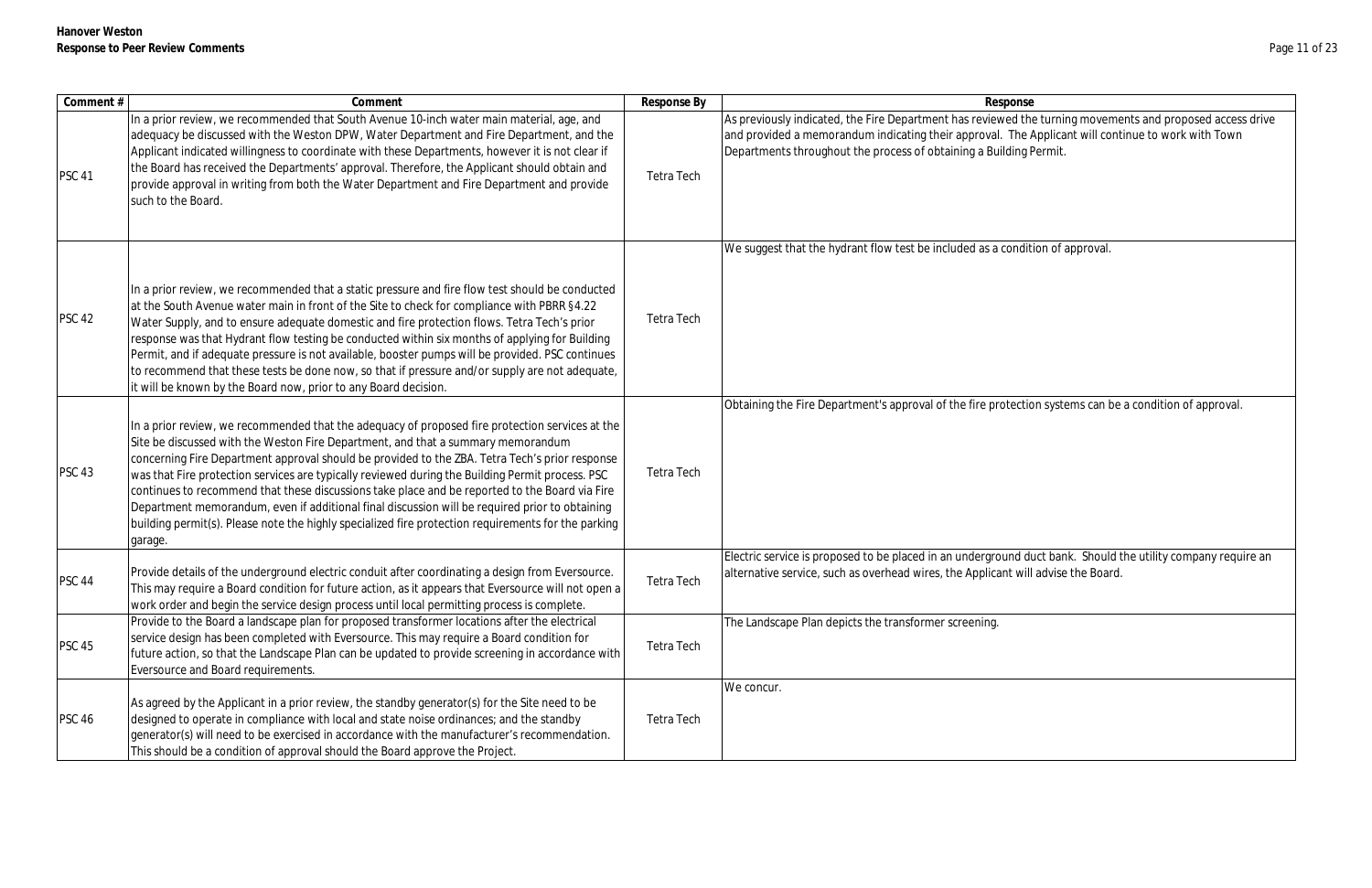| Comment#      | Comment                                                                                                                                                                                                                                                                                                                                                                                                                                                                                                                                                                                                                                                                                                                                                                                                            | Response By       | Response                                                                                                                                                                                                                                                                            |
|---------------|--------------------------------------------------------------------------------------------------------------------------------------------------------------------------------------------------------------------------------------------------------------------------------------------------------------------------------------------------------------------------------------------------------------------------------------------------------------------------------------------------------------------------------------------------------------------------------------------------------------------------------------------------------------------------------------------------------------------------------------------------------------------------------------------------------------------|-------------------|-------------------------------------------------------------------------------------------------------------------------------------------------------------------------------------------------------------------------------------------------------------------------------------|
| <b>PSC 47</b> | The size and adequacy (safety) of the existing gas main in South Avenue, the proposed gas service<br>to the Site, and all building meter connection(s), should be confirmed with the gas utility; and<br>meter locations need to be shown on the plans for both the treatment plant building and the<br>residential building with appropriate landscape screen. Tetra Tech has indicated that details of<br>the natural gas services require a design from National Grid, that will not be available until after<br>local permitting is complete. This may require a Board condition for future action, so that gas<br>locations can be finalized and so that the Landscape Plan (for screening of the gas meters) can be<br>updated to provide screening in accordance with National Grid and Board requirements. | <b>Tetra Tech</b> | An updated Landscape Plan will be submitted National Grid completes the gas design and approves meter<br>locations.                                                                                                                                                                 |
| <b>PSC 48</b> | The Applicant needs to provide a detail of the proposed conduit to be used to carry the<br>underground cable/data lines. Tetra Tech has indicated that details of telephone, cable and data<br>services will not be available until after local permitting is complete. This may require a Board<br>condition for future action, for the Applicant to provide these systems' final layout and design.                                                                                                                                                                                                                                                                                                                                                                                                              | Tetra Tech        | Telephone, cable and data services are currently shown as underground duct banks. Should utility provide<br>require an alternative service, such as overhead wires, the applicant will advise the Board.                                                                            |
| <b>PSC 49</b> | RRSPA §4.02 List of All Items Submitted: This section requires the Submission to include a<br>separate titled "List of Items Submitted which shall number and identify each document, plan,<br>drawing or other item that is submitted by the Applicant". The Applicant needs to submit this list<br>and be sure that "any item that is added to the Submission during the course of the site plan<br>approval process shall be added to the List" In a prior response, Tetra Tech has indicated intent<br>to submit this list, but PSC is not aware of it being submitted to the Board.                                                                                                                                                                                                                           | Tetra Tech        | The list of items submitted will be provided prior the Comprehensive Permit being issued.                                                                                                                                                                                           |
| <b>PSC 50</b> | RRSPA §4.07 Site Improvements requires: "Proposed parking structures must contain the above<br>information as well as: dimensions of the structures; means of ingress and egress; internal traffic<br>circulation; lighting and access to the principal structure." Information has been provided for<br>external parking, and internal garage parking spaces including means of ingress and egress to<br>adjacent floors, internal traffic circulation, pedestrian areas, and proposed access points to the<br>residential structures. However, the Applicant needs to submit information on proposed lighting<br>inside the garage.                                                                                                                                                                              | <b>Tetra Tech</b> | The interior design elements of the parking garage are typically detailed as part of the Building Permit prod<br>Providing the Board with a copy of the Building Permit plans could be a condition of approval.                                                                     |
| <b>PSC 51</b> | The Applicant still needs to submit the following: (a) the weight, turning radius length and height<br>of the largest truck expected to use the site, and (b) a turning movement plan to demonstrate<br>that the Weston Fire Department vehicles and their proposed firefighting apparatus (per<br>consultation with the Fire Chief) can maneuver freely to, from and within the Site. Also, see<br>Comment 13.a above.                                                                                                                                                                                                                                                                                                                                                                                            | <b>Tetra Tech</b> | Turning movements for Weston's fire truck, a typical garbage truck, a single unit moving truck and a delive<br>vehicle (Amazon, FedEx, etc.) were submitted previously and reviewed by MDM and the Weston Fire<br>Department. Turning movements were determined to be satisfactory. |

as underground duct banks. Should utility providers the applicant will advise the Board.

typically detailed as part of the Building Permit process. Providing the Building of approval.

rbage truck, a single unit moving truck and a delivery y and reviewed by MDM and the Weston Fire be satisfactory.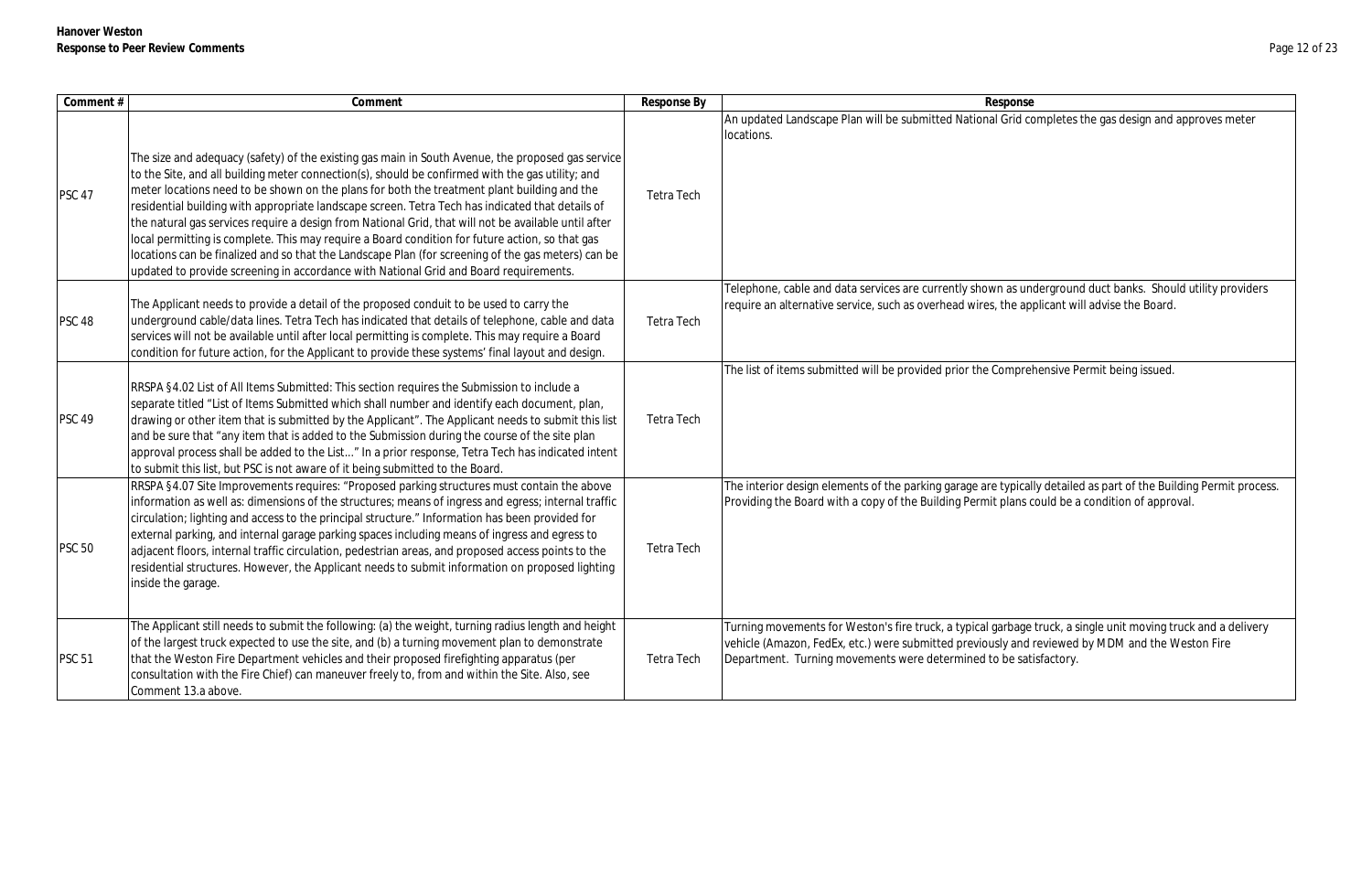| Comment #     | Comment                                                                                                                                                                                                                                                                                                                                                                                                                                                                                                                                                                                                                                                                                                                                                                                                                                                                                                                                                                                                                                                                                               | Response By       | Response                                                                                                                                                                                           |
|---------------|-------------------------------------------------------------------------------------------------------------------------------------------------------------------------------------------------------------------------------------------------------------------------------------------------------------------------------------------------------------------------------------------------------------------------------------------------------------------------------------------------------------------------------------------------------------------------------------------------------------------------------------------------------------------------------------------------------------------------------------------------------------------------------------------------------------------------------------------------------------------------------------------------------------------------------------------------------------------------------------------------------------------------------------------------------------------------------------------------------|-------------------|----------------------------------------------------------------------------------------------------------------------------------------------------------------------------------------------------|
| <b>PSC 52</b> | RRSPA §4.09 Waste Disposal requires: "The location of the area which is capable of supporting<br>on-site sewage disposal from the proposed project shall be shown. Design, operating and<br>maintenance details of the proposed disposal facility shall be explained." The Applicant has<br>clearly noted the areas of proposed wastewater treatment and effluent disposal. However, the<br>Applicant still needs to submit design, operating and maintenance details for these facilities. See<br>Comment 40 above. [Although MADEP will be the review and approving authority for the<br>Wastewater Treatment Facility, pursuant to RRSPA §4.09, the Board is still entitled to receive<br>from the Applicant an explanation of the design, operating and maintenance details for the<br>proposed wastewater treatment facility that will serve the Site.]                                                                                                                                                                                                                                          | <b>Tetra Tech</b> | MA DEP is the review and approval granting authority for the<br>Disposal System as well as its ongoing Operation and Mainten<br>of all approved design plans and the Operations and Maintena       |
| <b>PSC 53</b> | RRSPA §4.10 Earth Removal/Fill requires: "Indicate areas where earth removal, blasting, or filling<br>is proposed and the approximate volume in cubic yards, along with the rationale for proposed<br>removal of vegetation, trees, soil and for any grade change." The Applicant has stated that site<br>grading will result in a net export of soils; and that their preliminary calculations indicate exports<br>will amount to approximately 6,000 cubic yards; and that blasting for rock removal is not<br>currently anticipated. However, those prior estimates on cut and fill were based on the prior<br>design; and the latest design calls for a substantial rise in grade at and around the proposed<br>buildings. Therefore, the Applicant still needs to provide a cut & fill plan as required by RRSPA<br>§4.10 to illustrate for the Board's understanding the proposed areas of cut and fill, and include<br>proposed volumes of earth (or rock) involved from each area of cut and fill that will add up to the<br>Applicant's total revised estimate of net soil import or export. | <b>Tetra Tech</b> | A Cut/Fill Plan was provided with the November submission.<br>consistent with the November submission, therefore a revisio                                                                         |
| <b>PSC 54</b> | RRSPA §4.10 Earth Removal/Fill requires: "Precise calculations for determining the total amount<br>of earth removal or fill will only be required when the development will require earth materials<br>to be obtained or removed off site. If the amount is over 30 cubic yards, a removal/fill schedule<br>will be required which shows size of trucks, gross vehicle weight, estimated number of trips per<br>day for each vehicle, travel routes to be taken, and hours of operation, and certification that fill is<br>free of hazardous materials." As a supplement to their response to Comment 53 above, the<br>Applicant should provide their proposed estimated schedule of truck trips including all details as<br>requested in RRSPA §4.10.                                                                                                                                                                                                                                                                                                                                                | Tetra Tech        | The Cut/Fill Plan noted above was generated with earthworks<br>of trucks used for obtaining fill materials and trips per day car<br>chosen and the source(s) of fill determined. This can be provi |

or the Wastewater Treatment Plant and Subsurface aintenance. The Applicant can provide the Town a copy aintenance plan, as a condition of approval.

sion. Ledge is not expected. Site grading remains revision is not required.

IntertyFill Plan above above was changed with the control with earthworks calculations from AutoCAD's Civil3D. A description lay can be provided once a Site Contractor has been eprovided to the Board as a Condition of Approval.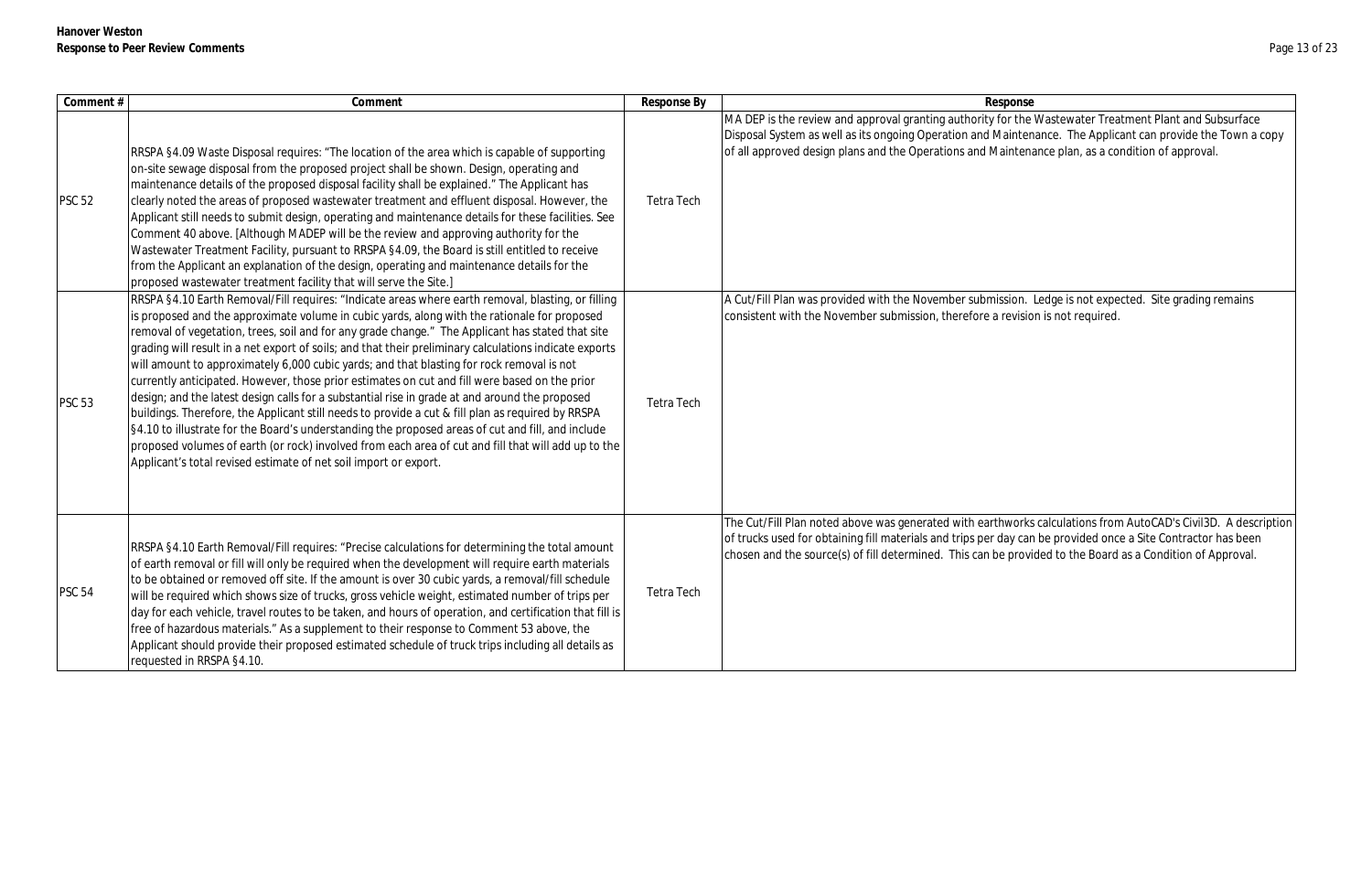| Comment #     | Comment                                                                                                                                                                                                                                                                                                                                                                                                                                                                                                                                                                                                                                                                                                                                                                                                                                                                                                                                                                                                                                                                                                                                                                                                                                                                                                                                                                                                                                                                                                                                                                                                                                                     | Response By | Response                                                                                                                                                                                                                                                                                                                                   |
|---------------|-------------------------------------------------------------------------------------------------------------------------------------------------------------------------------------------------------------------------------------------------------------------------------------------------------------------------------------------------------------------------------------------------------------------------------------------------------------------------------------------------------------------------------------------------------------------------------------------------------------------------------------------------------------------------------------------------------------------------------------------------------------------------------------------------------------------------------------------------------------------------------------------------------------------------------------------------------------------------------------------------------------------------------------------------------------------------------------------------------------------------------------------------------------------------------------------------------------------------------------------------------------------------------------------------------------------------------------------------------------------------------------------------------------------------------------------------------------------------------------------------------------------------------------------------------------------------------------------------------------------------------------------------------------|-------------|--------------------------------------------------------------------------------------------------------------------------------------------------------------------------------------------------------------------------------------------------------------------------------------------------------------------------------------------|
| <b>PSC 55</b> | RRSPA §4.14 Traffic Study: A traffic study is required encompassing all roads and intersections<br>within 500 ft. of the site as well as all roads and intersections impacted by site generated traffic.<br>The Planning Board (in this instance the Zoning Board of Appeals acting in lieu of the Planning<br>Board) is authorized to define requirements for the traffic study. The Town has engaged MDM<br>Transportation Consultants to conduct a peer review of the Traffic Impact and Access Study<br>(TIAS) prepared by Vanasse & Associates, Inc. (July 2019). In order to avoid duplication, we will<br>not perform a detailed analysis of the submitted TIAS. However, it should be noted that the<br>submitted TIAS does not comply with the requirement of Section 4.14 to identify and evaluate<br>construction phase traffic impacts. The TIAS should address construction equipment and heavy<br>truck trips, particularly those generated by earthwork, foundation, and building structure tasks.<br>The TIAS should also identify total construction phase trips based upon the overall project<br>schedule. The TIAS should identify truck routes and traffic management measures coordinated<br>with Police Department requirements. A draft Construction Management Plan should be<br>provided to minimize overall construction trips particularly single occupant vehicle trips. PSC is<br>unaware of receipt by the Board of a Construction Management Plan, and receipt of a revised<br>TIAS that fully complies with the requirements of RRSPA §4.14 including the construction phase<br>traffic impacts noted in Comment 56 below. | Tetra Tech  | A Construction Management Plan was submitted to and presented to the Board on October 13, 2021. De<br>specific construction equipment, deliveries, trips, etc. will require input from various trade contractors.<br>Additional details and schedules can be provided to the Board as a Condition of Approval.                             |
| <b>PSC 56</b> | RSPA §4.15 Impact and Mitigation requires: "Analysis shall be provided of impacts during<br>construction including days and hours of operation; provisions for employee and equipment<br>parking; traffic, noise, dust vibration; impacts on wildlife habitats; demand for and effects on<br>character of the community. Any proposed mitigation of negative impacts shall be provided and<br>shall be consistent with the Standards and Criteria set forth in Section XI, Subsection H. of the<br>Weston Zoning By-Law." The Applicant needs to provide this required analysis including a<br>proposed construction schedule. Also see Comment 55 above.                                                                                                                                                                                                                                                                                                                                                                                                                                                                                                                                                                                                                                                                                                                                                                                                                                                                                                                                                                                                   | Tetra Tech  | As noted above, the Construction Management Plan was presented to the Board on October 13, 2021 wh<br>addressed items raised in this comment.                                                                                                                                                                                              |
| <b>PSC 57</b> | PBRR §5.08 Paving of Sidewalks requires the following: "Sidewalks shall be brought to subgrade<br>by the necessary excavation and filling and shall receive a coat of selected gravel at least 8 inches<br>in thickness, free of all stone over 1 inch in diameter and free from loam, clay, and other foreign<br>matter. Thereafter, each sidewalk shall receive a two- course bituminous paving at least 2 1/2<br>inches in total thickness after compaction." The Applicant should confirm with the Town's DPW<br>that the sidewalk detail shown on Details Sheet C-13 will satisfy their requirement and the<br>requirements of PBRR §5.08 Paving of Sidewalks.                                                                                                                                                                                                                                                                                                                                                                                                                                                                                                                                                                                                                                                                                                                                                                                                                                                                                                                                                                                         | Tetra Tech  | The sidewalk detail as shown calls for 8 inches of compacted gravel (MassDOT Standard Specification M1.<br>with 4 inches of concrete. If the Town prefers a bituminous concrete sidewalk along South Avenue, the<br>Applicant is agreeable. The material used in the sidewalk construction can be specified as a Condition of<br>Approval. |

d presented to the Board on October 13, 2021. Details on vill require input from various trade contractors. Board as a Condition of Approval. as presented to the Board on October 13, 2021 which acted gravel (MassDOT Standard Specification M1.03.0b) nous concrete sidewalk along South Avenue, the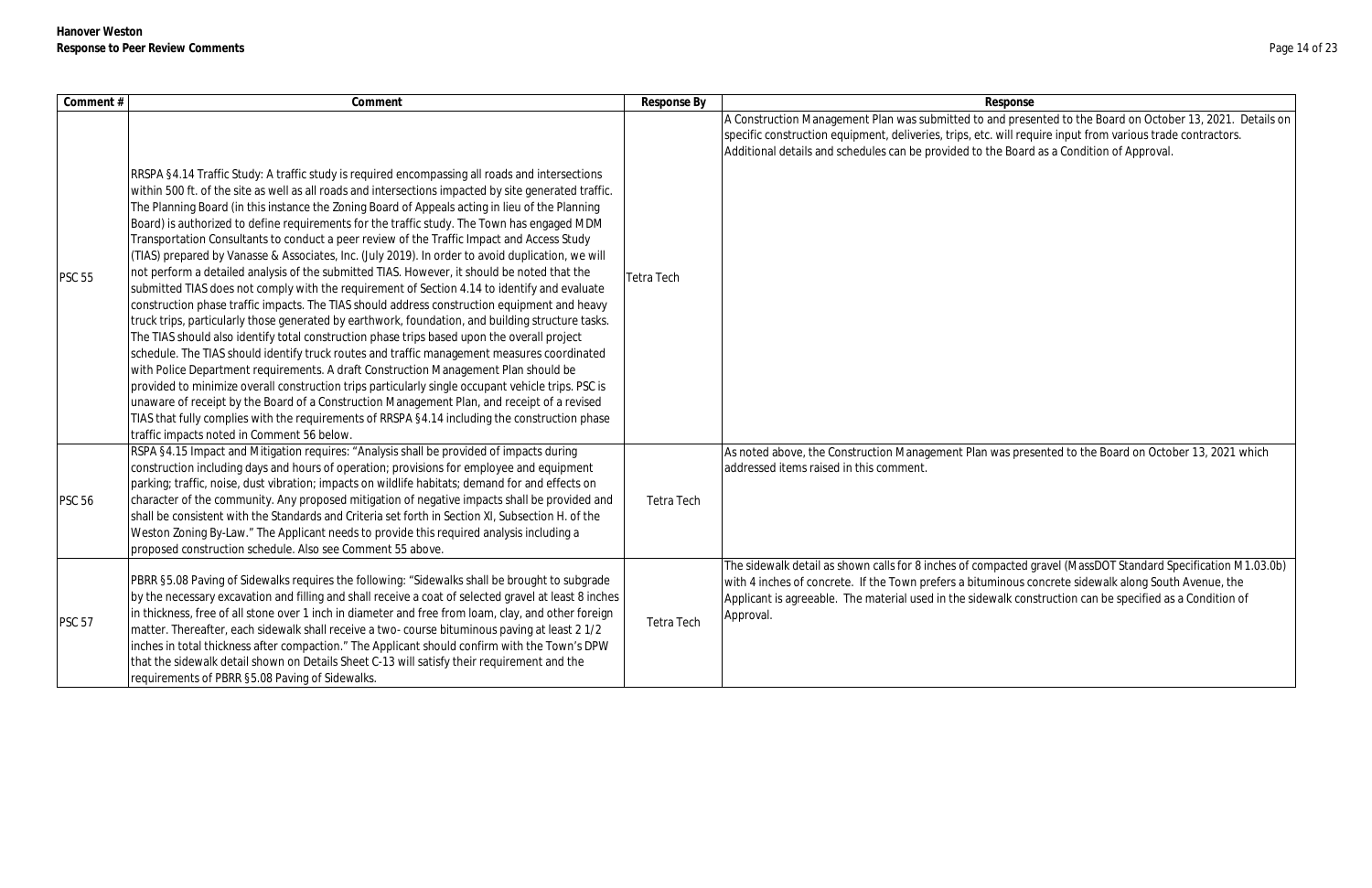| Comment #       | Comment                                                                                                                                                                                                                                                                                                                                                                                                                                                                                                                                                                                                                                                                                                                                                                                                                                                                                      | Response By       | Response                                                                                                                                                                                                                                                                                                                                                                                                                                                                                                                                                                                                                                                                                                           |
|-----------------|----------------------------------------------------------------------------------------------------------------------------------------------------------------------------------------------------------------------------------------------------------------------------------------------------------------------------------------------------------------------------------------------------------------------------------------------------------------------------------------------------------------------------------------------------------------------------------------------------------------------------------------------------------------------------------------------------------------------------------------------------------------------------------------------------------------------------------------------------------------------------------------------|-------------------|--------------------------------------------------------------------------------------------------------------------------------------------------------------------------------------------------------------------------------------------------------------------------------------------------------------------------------------------------------------------------------------------------------------------------------------------------------------------------------------------------------------------------------------------------------------------------------------------------------------------------------------------------------------------------------------------------------------------|
| <b>PSC 58</b>   | The Applicant's Site plans call for a 5-foot-wide concrete sidewalk within the Site, and also along<br>the south side of South Avenue heading east from a point about 100- feet west of the Project<br>entrance until reaching Wellesley Street. MassDOT requires a minimum sidewalk width of 5 ft.<br>exclusive of curb and clear from obstructions such as hydrants, signs, and utility poles. A<br>minimum width of 5-ft. including curb with spot widening if obstructions are to be installed in the<br>sidewalk is mandatory along South Avenue (Route 30) and is recommended throughout the site<br>to ensure that the accessible route is maintained. Massachusetts Highway Department, Project<br>Development and Design Guide 2006 §5.2.1. In addition, the Applicant needs to correct the detail<br>shown on Sheet C-13 to call for a 534-foot sidewalk (not 4-foot as detailed). | Tetra Tech        | The sidewalk along South Avenue is laid out as 5 feet in width, exclusive of the curb. A detailed design of the<br>offsite sidewalk will be provided to the Town prior to construction. It is our understanding that street<br>furnishings such as signs, hydrants or utility poles are allowed provided that there is a minimum accessible path<br>that is 30 inches wide (36 inches preferred). Submission of a design detailing compliance with MassDOT's<br>accessibility requirements can be a condition of approval. Onsite sidewalks will be reviewed by the Applicant's<br>Accessibility Consultant prior to construction. A copy of the their final report can be provided as a Condition of<br>Approval. |
| <b>PSC 59</b>   | PBRR §5.13 Cleaning Up requires the following: "Upon completion of the work, the Subdivider<br>shall clean up any debris thereon caused by street construction, installation of utilities, and other<br>operations of the subdivider. All areas within a right of way or foot path destroyed, damaged, or<br>altered in construction operations shall be restored to vegetation or other finish satisfactory to<br>the Board. Any areas which are used for the disposition of excess fill, stumps, rock, and similar<br>materials which may have accumulated during the prosecution of the work shall, as soon as<br>practicable (and no later than the time of completion of the work), be excavated and then<br>recovered, graded, and landscaped by the Subdivider. The Subdivider shall leave the subdivision<br>area in a neat and orderly condition."                                  | <b>Tetra Tech</b> | Although there is not a subdivision proposed, the clean up requirements could be included as a Condition of<br>Approval.                                                                                                                                                                                                                                                                                                                                                                                                                                                                                                                                                                                           |
| <b>PSC 60</b>   | The Applicant should add a note to the Site plans that will require the Project construction to<br>comply with the intent of PBRR §5.13 Cleaning Up.                                                                                                                                                                                                                                                                                                                                                                                                                                                                                                                                                                                                                                                                                                                                         | Tetra Tech        | Please see above.                                                                                                                                                                                                                                                                                                                                                                                                                                                                                                                                                                                                                                                                                                  |
| <b>PSC 61</b>   | The walk at the head of perpendicular parking spaces should be increased to 7 ft. in width to<br>maintain 5 ft. clear exclusive of bumper overhang.                                                                                                                                                                                                                                                                                                                                                                                                                                                                                                                                                                                                                                                                                                                                          | Tetra Tech        | The 5-foot sidewalk is adequate to provide a 36-inch accessible path, should a vehicle overhand the curb and<br>sidewalk.                                                                                                                                                                                                                                                                                                                                                                                                                                                                                                                                                                                          |
| <b>PSC 62</b>   | Improvements to encourage access for alternative modes should be provided:                                                                                                                                                                                                                                                                                                                                                                                                                                                                                                                                                                                                                                                                                                                                                                                                                   |                   |                                                                                                                                                                                                                                                                                                                                                                                                                                                                                                                                                                                                                                                                                                                    |
| <b>PSC 62.a</b> | A bicycle path should be added between the building and South St.                                                                                                                                                                                                                                                                                                                                                                                                                                                                                                                                                                                                                                                                                                                                                                                                                            | <b>Tetra Tech</b> | Bicycles will access South Avenue via the driveway and/or sidewalk. A dedicated bicycle lane is not proposed for<br>the site driveway.                                                                                                                                                                                                                                                                                                                                                                                                                                                                                                                                                                             |
| <b>PSC 62.b</b> | Bicycle racks should be added at the main building entrance                                                                                                                                                                                                                                                                                                                                                                                                                                                                                                                                                                                                                                                                                                                                                                                                                                  | Tetra Tech        | Bicycle storage is provided within the parking garage.                                                                                                                                                                                                                                                                                                                                                                                                                                                                                                                                                                                                                                                             |
| <b>PSC 62.c</b> | Secure bicycle storage should be added in the garage or other appropriate location for residents.                                                                                                                                                                                                                                                                                                                                                                                                                                                                                                                                                                                                                                                                                                                                                                                            | Tetra Tech        | Approximately XXX bicycles can be accommodated within the parking garage.                                                                                                                                                                                                                                                                                                                                                                                                                                                                                                                                                                                                                                          |
| <b>PSC 63</b>   | Add EV charging stations at the front entrance and in the parking garage.                                                                                                                                                                                                                                                                                                                                                                                                                                                                                                                                                                                                                                                                                                                                                                                                                    | <b>Tetra Tech</b> | EV charging stations are proposed within the garage for residents. Currently X charging stations are proposed<br>(each charging station can service two vehicles) with infrastructure plan to allow and expansion to Y stations.                                                                                                                                                                                                                                                                                                                                                                                                                                                                                   |
| <b>PSC 64</b>   | Provide for proper on-site access and circulation:                                                                                                                                                                                                                                                                                                                                                                                                                                                                                                                                                                                                                                                                                                                                                                                                                                           |                   |                                                                                                                                                                                                                                                                                                                                                                                                                                                                                                                                                                                                                                                                                                                    |
| <b>PSC 64.a</b> | Provide a stop line at the stop sign at the principal site entrance.                                                                                                                                                                                                                                                                                                                                                                                                                                                                                                                                                                                                                                                                                                                                                                                                                         | <b>Tetra Tech</b> | A stop line will be added to the principal site exit.                                                                                                                                                                                                                                                                                                                                                                                                                                                                                                                                                                                                                                                              |
| <b>PSC 64.b</b> | Sign the on-site access drives for "No Parking" (MUTCD R7-1).                                                                                                                                                                                                                                                                                                                                                                                                                                                                                                                                                                                                                                                                                                                                                                                                                                | Tetra Tech        | The onsite property management will be responsible to enforce no parking in the site driveway. The Applicant<br>does not typically provide "No Parking" signage.                                                                                                                                                                                                                                                                                                                                                                                                                                                                                                                                                   |
| <b>PSC 64.c</b> | Provide stop control for the eastbound and westbound approaches to the drop off and<br>turnaround at the main entrance.                                                                                                                                                                                                                                                                                                                                                                                                                                                                                                                                                                                                                                                                                                                                                                      | Tetra Tech        | Stop control is provided for the Westbound approach. Stop control can be provided for the eastbound approach<br>f required by the Board.                                                                                                                                                                                                                                                                                                                                                                                                                                                                                                                                                                           |
| PSC 64.d        | Provide speed limit signs.                                                                                                                                                                                                                                                                                                                                                                                                                                                                                                                                                                                                                                                                                                                                                                                                                                                                   | <b>Tetra Tech</b> | Speed limit signs can be provided if required by the Board.                                                                                                                                                                                                                                                                                                                                                                                                                                                                                                                                                                                                                                                        |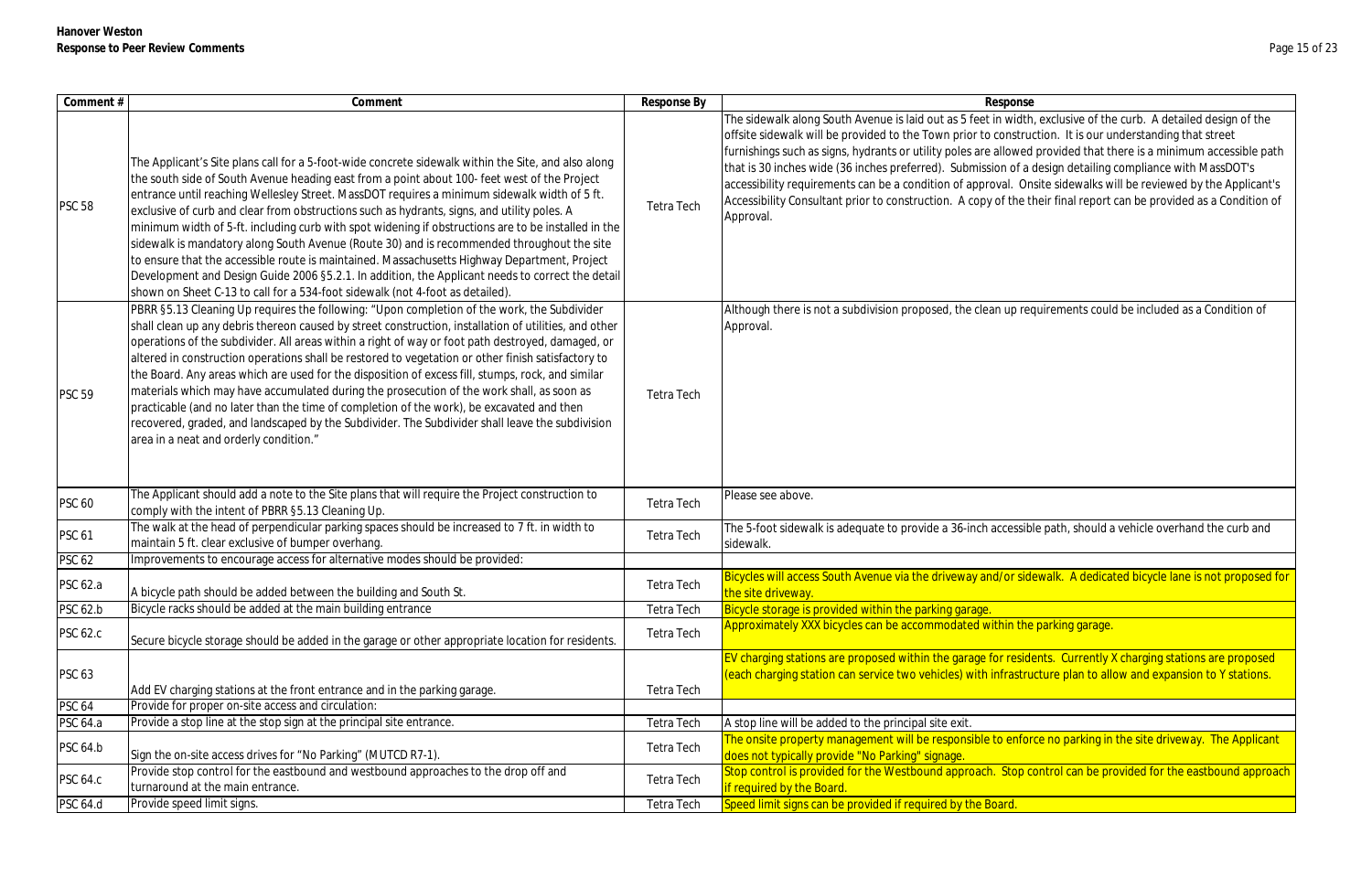| Comment#        | Comment                                                                                                                                                                                                                                                                                                                                                                                                                                                                                                                                                                                                                                                                                                                                    | Response By | Response                                                                                                                                                                                                                                                                                                                                                                                                                                                                                                                                                                                                                                                                                                                                                                                                                                                               |
|-----------------|--------------------------------------------------------------------------------------------------------------------------------------------------------------------------------------------------------------------------------------------------------------------------------------------------------------------------------------------------------------------------------------------------------------------------------------------------------------------------------------------------------------------------------------------------------------------------------------------------------------------------------------------------------------------------------------------------------------------------------------------|-------------|------------------------------------------------------------------------------------------------------------------------------------------------------------------------------------------------------------------------------------------------------------------------------------------------------------------------------------------------------------------------------------------------------------------------------------------------------------------------------------------------------------------------------------------------------------------------------------------------------------------------------------------------------------------------------------------------------------------------------------------------------------------------------------------------------------------------------------------------------------------------|
| <b>PSC 64.e</b> | Confirm that school busses will not enter the site. Provide a pullout lane at the main entrance to<br>accommodate parents waiting for school bus pickup or drop-off.                                                                                                                                                                                                                                                                                                                                                                                                                                                                                                                                                                       | Tetra Tech  | t was the Applicant's initial understanding that buses would pick up and drop off from South Avenue<br>the Applicant will allow buses to pull into the site and circulate around the building as suggested by N<br>Associates at the February 15, 2022 Public Hearing.                                                                                                                                                                                                                                                                                                                                                                                                                                                                                                                                                                                                 |
| <b>PSC 65</b>   | Revise the stormwater management O&M plan to show proposed snow storage zones (see<br>Comment 33 above); and include calculations (based on a stated snowstorm accumulation) that<br>justify the areas that have been selected for snow storage after plowing, and identify the storage<br>volume provided at each specific area on the plan. And, because snow amounts that exceed<br>available storage shall require disposal offsite, add a note to the O&M Plan to this effect.                                                                                                                                                                                                                                                        | Tetra Tech  | The snow storage areas are indicated on the Landscape Plan. The Landscape Plans the indicate four I<br>snow storage. Snow storage area 1 is located adjacent to the driveway for the WWTF. Snow storage<br>located across the site drive from area 1. Snow storage area 3 is located northwest of the front build<br>Snow storage area 4 is located near the southwest rear building corner. Assuming the snow will be c<br>a loader and piled up to 8 feet in height, the available snow storage is estimated as follows: Area 1 -<br>Ift = 13,760 cf; Area 2 - 820 sf x 8 ft = 6,560 cf; Area 3 - 570 sf x 8 ft = 4,560 cf; and Area 4 - 2,790 sf x 8<br>cf. The total volume of snow storage is estimated to be 47,200 cf. Given that there is approximately<br>of driveway area to be cleared, approximately 9-inches of snow can be managed onsite, prior to haul |
| <b>PSC 66</b>   | The proposed retaining walls need to be designed by a Massachusetts registered Structural<br>Engineer. Calculations for factor of safety against overturning, sliding and bearing capacity are<br>required for any section over 4-feet in height, and the proximity of wetlands and conditions of<br>high groundwater and groundwater mounding should be factored into the design. If the<br>structural plans are provided by a wall manufacturer, then the Board should require that the<br>plans be based on site specific geotechnical information and they should not accept plans that<br>are qualified by requiring further determination of geotechnical conditions after issuance of the<br>signed and sealed structural drawings. | Tetra Tech  | This can be included as a condition of approval.                                                                                                                                                                                                                                                                                                                                                                                                                                                                                                                                                                                                                                                                                                                                                                                                                       |
| <b>PSC 67</b>   | Provide a detail showing guardrail installation for retaining walls capable of resisting horizontal<br>impact loads.                                                                                                                                                                                                                                                                                                                                                                                                                                                                                                                                                                                                                       | Tetra Tech  | These are details that will be developed as part of the retaining wall design and will be submitted wit<br>Building Permit for the retaining walls. However for reference, we have attached typical details from<br>Strong that fence and guard rail installation with the retaining walls. We have also included a detail f<br>base block that can be used in gravity retaining walls up to 7.5 feet in height. These blocks would be<br>the west property line.                                                                                                                                                                                                                                                                                                                                                                                                      |
| <b>PSC 68</b>   | The Zoning Board of Appeals will have to determine the acceptability of these retaining walls<br>from an aesthetic and zoning aspect, especially considering the walls as structures are not<br>compliant with yard setbacks.                                                                                                                                                                                                                                                                                                                                                                                                                                                                                                              | Tetra Tech  | Relief from local zoning setbacks has been requested.                                                                                                                                                                                                                                                                                                                                                                                                                                                                                                                                                                                                                                                                                                                                                                                                                  |
| <b>PSC 69</b>   | Submit a report from an air quality consultant detailing measures required to ensure that the<br>surrounding residential structures do not experience concentrations of carbon monoxide or<br>other pollutants from vehicle emissions exceeding air quality standards.                                                                                                                                                                                                                                                                                                                                                                                                                                                                     | Tetra Tech  | The ventilation system of the parking garage will be designed in accordance with the Massachusetts I<br>Code. Compliance with the Building Code presumes that air quality requirements for users of the gar<br><mark>adjacent uses are met.</mark>                                                                                                                                                                                                                                                                                                                                                                                                                                                                                                                                                                                                                     |
| <b>PSC 70</b>   | Submit a statement from a mechanical engineer generally outlining the mechanical ventilation<br>system required to control vehicle exhaust including carbon monoxide. The mechanical<br>engineer's statement should specifically address the location of the system exhaust.                                                                                                                                                                                                                                                                                                                                                                                                                                                               | Tetra Tech  | See response above.                                                                                                                                                                                                                                                                                                                                                                                                                                                                                                                                                                                                                                                                                                                                                                                                                                                    |
| <b>PSC 71</b>   | The mechanical engineer's statement should also address whether a generator is required to<br>operate the garage ventilation system during power outages.                                                                                                                                                                                                                                                                                                                                                                                                                                                                                                                                                                                  | Tetra Tech  | The parking garage is designed to be "open air", meaning mechanical ventilation will not be required.                                                                                                                                                                                                                                                                                                                                                                                                                                                                                                                                                                                                                                                                                                                                                                  |

It was the Applicant understanding understanding that the verth of that include the sound that the verther of t<br>It were that Avenue. However the Vietnam South Avenue. However irculate around the building as suggested by MDM

Plan. The Landscape Plans the indicate four locations for to the driveway for the WWTF. Snow storage area 2 is area 3 is located northwest of the front building corner. building corner. Assuming the snow will be cleared with now storage is estimated as follows: Area 1 - 1,720 sf x 8  $570$  sf x 8 ft = 4,560 cf; and Area 4 - 2,790 sf x 8 ft = 22,320 eft. Given that there is approximately 62,000 SF of snow can be managed onsite, prior to hauling off site.

etaining wall design and will be submitted with the erence, we have attached typical details from Stone taining walls. We have also included a detail for a 42 inch to 7.5 feet in height. These blocks would be used along

igned in accordance with the Massachusetts Building t air quality requirements for users of the garage and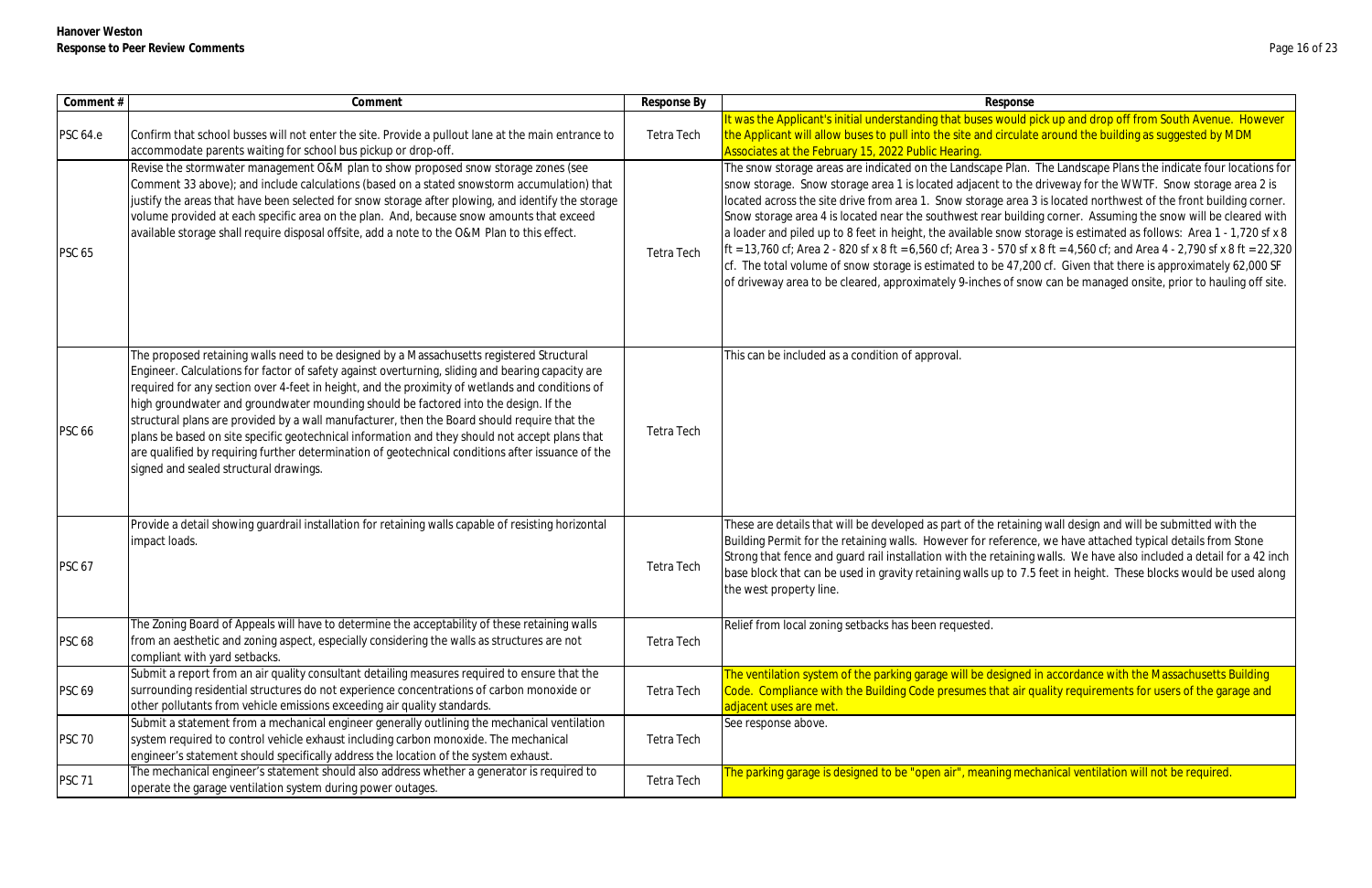| Comment #       | Comment                                                                                                                                                                                                                                                                                                                                                                                                                                                                                                                                                                                                                                                                                                                                                                                                                                | Response By | Response                                                                                                                             |
|-----------------|----------------------------------------------------------------------------------------------------------------------------------------------------------------------------------------------------------------------------------------------------------------------------------------------------------------------------------------------------------------------------------------------------------------------------------------------------------------------------------------------------------------------------------------------------------------------------------------------------------------------------------------------------------------------------------------------------------------------------------------------------------------------------------------------------------------------------------------|-------------|--------------------------------------------------------------------------------------------------------------------------------------|
| <b>PSC 72</b>   | Review the design requirements for the garage fire suppression system with the Fire<br>Department:                                                                                                                                                                                                                                                                                                                                                                                                                                                                                                                                                                                                                                                                                                                                     | Tetra Tech  | The fire suppression system for the parking garage will be developed with the Building Permit plans.                                 |
| <b>PSC 72.a</b> | The design of the fire suppression system will be highly specialized given that fire apparatus<br>cannot enter the garage due to vertical clearance and the position of the residential budlings<br>preclude Fire Department access to the exterior walls of the garage. Accordingly, we recommend<br>as a Condition of Approval, that the Applicant compensate the Town for the cost of review of the<br>fire protection requirements for the parking garage.                                                                                                                                                                                                                                                                                                                                                                         | Tetra Tech  | This comment will be addressed as part of the building permit submission.                                                            |
| <b>PSC 72.b</b> | The design of the fire suppression system must accommodate exposure to freeze/thaw<br>conditions.                                                                                                                                                                                                                                                                                                                                                                                                                                                                                                                                                                                                                                                                                                                                      | Tetra Tech  | This comment will be addressed as part of the building permit submission.                                                            |
| <b>PSC 72.c</b> | Document agreement with the Fire Department on the type and on the performance standards<br>for the fire suppression system.                                                                                                                                                                                                                                                                                                                                                                                                                                                                                                                                                                                                                                                                                                           | Tetra Tech  | This comment will be addressed as part of the building permit submission.                                                            |
| <b>PSC 73</b>   | Submit a parking management plan for the garage setting forth regulations that include<br>controlling the number of vehicles the residents can park on-site, visitor parking, and service<br>vehicle parking.                                                                                                                                                                                                                                                                                                                                                                                                                                                                                                                                                                                                                          |             |                                                                                                                                      |
|                 |                                                                                                                                                                                                                                                                                                                                                                                                                                                                                                                                                                                                                                                                                                                                                                                                                                        |             | Patrick C. Garner Company, Inc. Comment Letter dated January 14, 2020                                                                |
|                 | Massachusetts 40B regulations do not waive the MassDEP WPA regulations. The ConCom (not<br>the Zoning Board) retains permitting authority under the WPA regulations.                                                                                                                                                                                                                                                                                                                                                                                                                                                                                                                                                                                                                                                                   | Tetra Tech  | The project is designed to meet MADEP regulations.                                                                                   |
|                 | <b>Protected Resource Areas</b><br>The Hanover-Weston project site contains the following state-protected<br>wetland resources:<br>Bordering Vegetated Wetlands (BVW);<br>A stream within the BVW (the stream is a tributary to Bogle Brook. Bogle Brook itself lies<br>approximately a half mile (> 3,000 feet) to the south and on the other side of the Mass Turnpike.<br>Bogle Brook runs into Nonesuch Pond, some two miles from the site);<br>Bank, associated with the stream; and<br>Land Under a Waterbody, also associated with the stream.                                                                                                                                                                                                                                                                                  | Tetra Tech  | Please note that the stream onsite has been determined to be Intermittent by the Weston Conserva<br>Commission and MADEP.            |
|                 | <b>Buffer Zone</b><br>The project, as it applies to ConCom jurisdiction, is for work in the 100-foot buffer zone beside<br>BVW. Note that under the regulations the buffer zone is not a no-build zone, but rather an area<br>that triggers a filing with the ConCom when work is proposed therein. Further, any stormwater<br>system outside of the 100-foot buffer that drains or terminates within that 100-feet buffer is<br>under the ConCom's jurisdiction (which is the case for this project).<br>The Weston ConCom encourages applicants to avoid all work within 25-feet of a resource area;<br>this is a policy only, and not a town bylaw or state regulation. Under the current Plan, work<br>would occur in the 25-foot buffer to BVW, and extensive site alterations are proposed 25 to 100-<br>feet from the BVW edge. | Tetra Tech  | A new Notice of Intent will be filed with the Weston Conservation Commission at the conclusion of t<br>Comprehensive Permit process. |
|                 | <b>Stormwater Regulations</b><br>As noted, MassDEP Stormwater Regulations are also administered by the ConCom. The Hanover-<br>Weston project is not exempt from these and must comply with state stormwater provisions.                                                                                                                                                                                                                                                                                                                                                                                                                                                                                                                                                                                                               | Tetra Tech  | The Stormwater Management System has been designed to comply with the MADEP Stormwater Po                                            |

| $\sim$<br>$\sim$<br>$\sim$ |  |
|----------------------------|--|
|                            |  |

d to be Intermittent by the Weston Conservation

nservation Commission at the conclusion of the

ed to comply with the MADEP Stormwater Policy.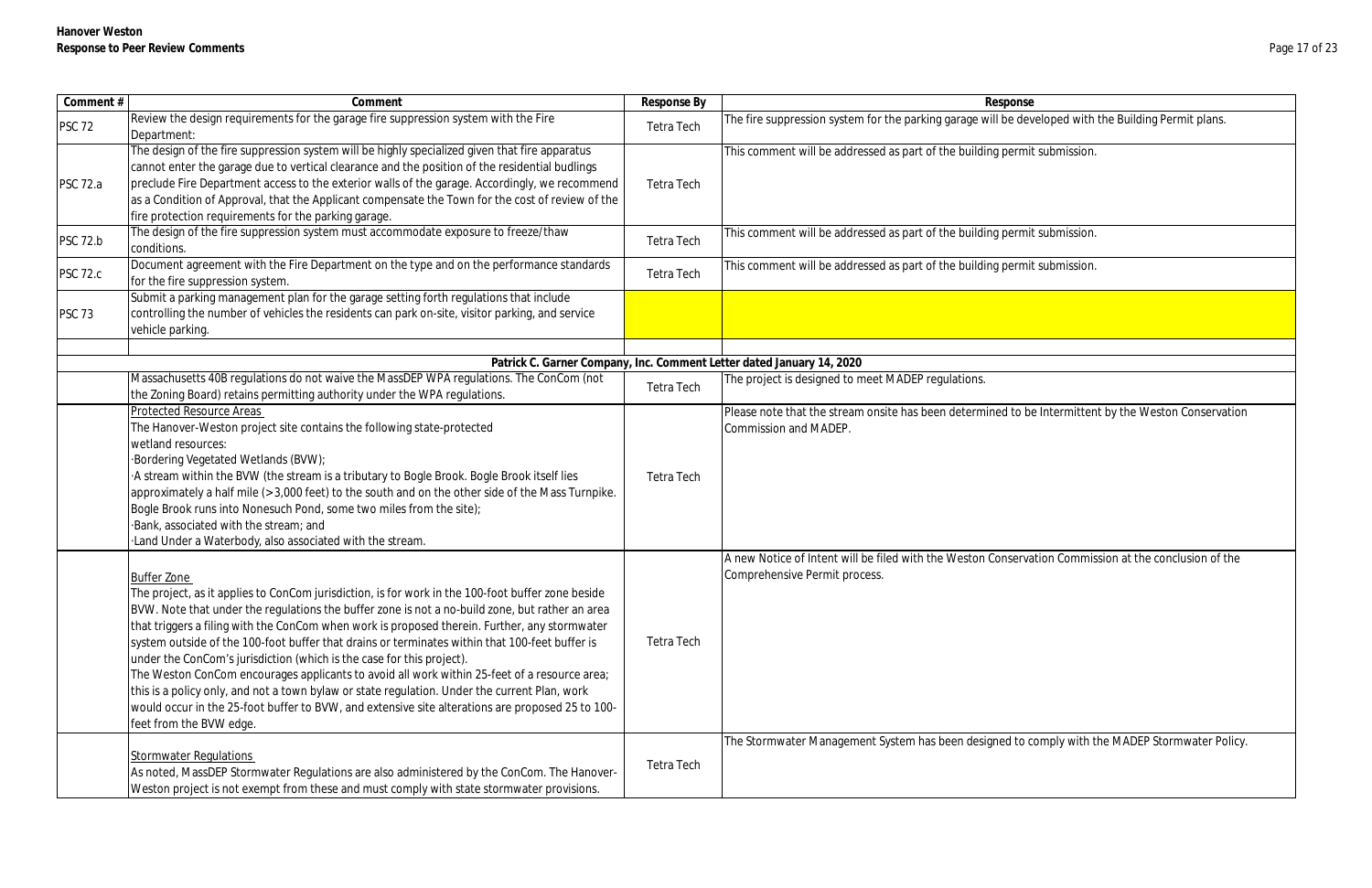| Comment # | Comment                                                                                                                                                                                                                                                                                                                                                                                                                                                                                                                                                                                                                                                                                                                                                                                                   | Response By       | Response                                                                                                          |
|-----------|-----------------------------------------------------------------------------------------------------------------------------------------------------------------------------------------------------------------------------------------------------------------------------------------------------------------------------------------------------------------------------------------------------------------------------------------------------------------------------------------------------------------------------------------------------------------------------------------------------------------------------------------------------------------------------------------------------------------------------------------------------------------------------------------------------------|-------------------|-------------------------------------------------------------------------------------------------------------------|
|           | <b>FEMA Floodplain</b><br>The project is not within a FEMA-designated floodplain.                                                                                                                                                                                                                                                                                                                                                                                                                                                                                                                                                                                                                                                                                                                         | Tetra Tech        | We concur.                                                                                                        |
|           | <b>Endangered Species</b><br>Endangered species have not been identified on or near the site.                                                                                                                                                                                                                                                                                                                                                                                                                                                                                                                                                                                                                                                                                                             | <b>Tetra Tech</b> | We concur.                                                                                                        |
|           | Stormwater<br>The stormwater design has changed significantly since the project was filed in mid-2020. The<br>current Plan makes significant revisions to almost all design components. Revisions include<br>extensive fill throughout much of the site (averaging three-feet), reduction in units to 180,<br>extensive use of retaining walls, expansion of porous pavement, redesign of stormwater<br>infiltration and relocation of the septic effluent leaching area.                                                                                                                                                                                                                                                                                                                                 | Tetra Tech        | Revisions have been made to the Stormwater Management S<br>Disposal System in accordance with MADEP requirements. |
|           | Mounding<br>Mounding calculations are required to determine if groundwater elevations will rise, potentially<br>impacting abutting properties and resource areas. At this date, the accuracy of the revised<br>mounding calculations is questionable. For instance, the calculations do not account for the<br>impact of retaining walls and building foundations.<br>Regardless, the Applicant's current submission indicates that groundwater levels will rise on<br>abutting properties. Further, levels will unacceptably rise at the wetland boundary and within the<br>wetlands. Groundwater elevations are projected to rise at the wetland boundary by two-feet or<br>more.<br>Until the accuracy of the mounding calculations is resolved, precise impacts to resources cannot<br>be quantified. |                   |                                                                                                                   |
|           | Alteration: Wetland, Stream and Associated Water Resources Impacts The project wastewater<br>treatment system would discharge over 33,000 gallons per day (gpd) of effluent. This quantity is<br>at least 53 times greater than the volume generated by a typical single family home in Weston.<br>Further, combined wastewater and stormwater discharge is 45,350 gpd. Unlike stormwater<br>discharges, wastewater represents additional volume on site; the underlying groundwater<br>becomes the receptor of this new volume. Mounding calculations indicate higher groundwater<br>elevations will occur in both upland and wetland areas on site.                                                                                                                                                     |                   |                                                                                                                   |

ment System in coordination with the onsite Wastewater<br>nts.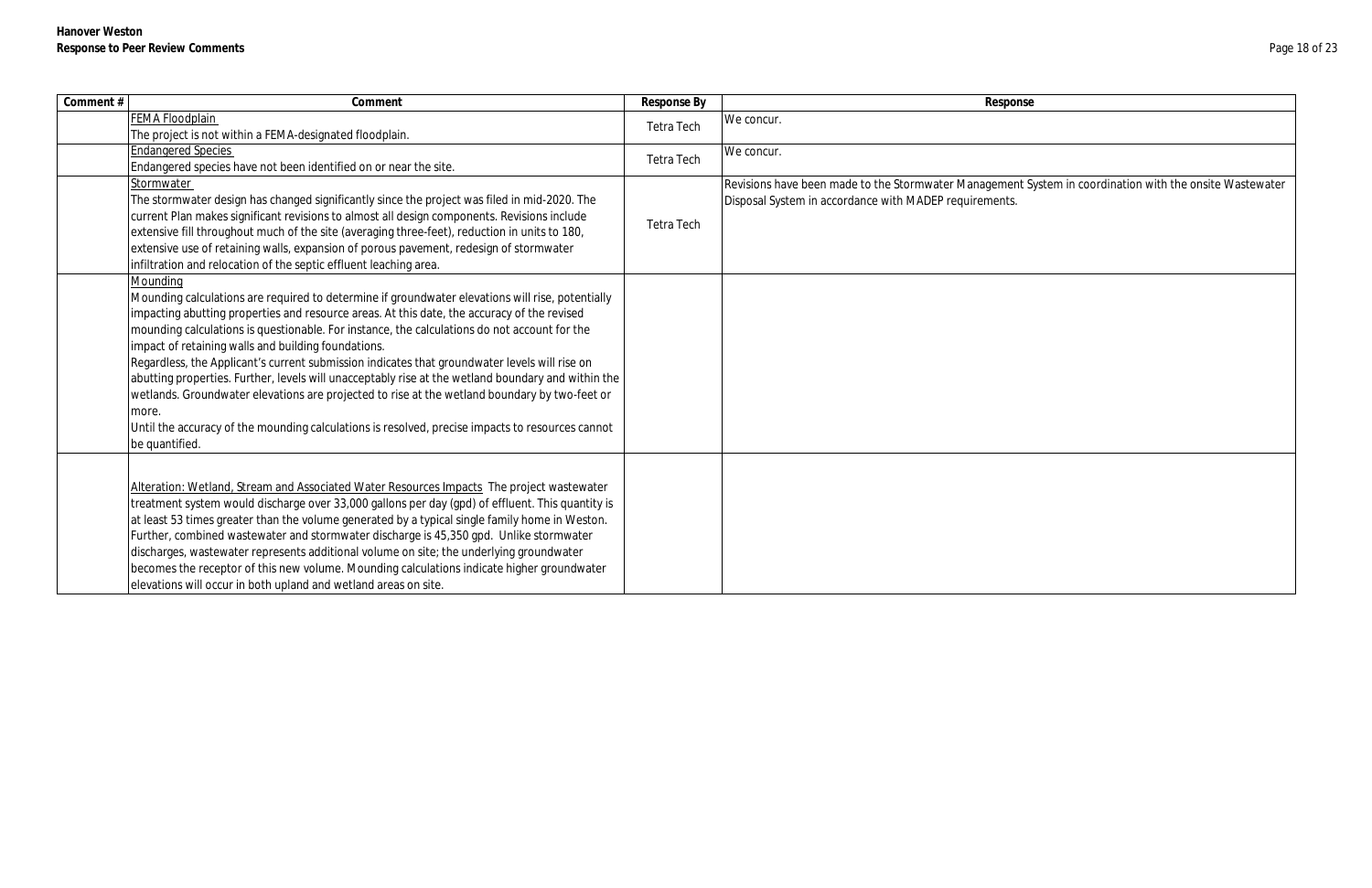| Comment # | Comment                                                                                                                                                                                                                                                                                                                                                                                                                                                                                                                                                                                                                                                                                                                                                                                                                                                                                                                                                                                                                                                                                                                                                                                                                                                                                                                                        | Response By | Response                                                                                                                                                                                                                                                                   |
|-----------|------------------------------------------------------------------------------------------------------------------------------------------------------------------------------------------------------------------------------------------------------------------------------------------------------------------------------------------------------------------------------------------------------------------------------------------------------------------------------------------------------------------------------------------------------------------------------------------------------------------------------------------------------------------------------------------------------------------------------------------------------------------------------------------------------------------------------------------------------------------------------------------------------------------------------------------------------------------------------------------------------------------------------------------------------------------------------------------------------------------------------------------------------------------------------------------------------------------------------------------------------------------------------------------------------------------------------------------------|-------------|----------------------------------------------------------------------------------------------------------------------------------------------------------------------------------------------------------------------------------------------------------------------------|
|           | The WPA and Title 5 prohibit alteration of protected resources. Regulations in 310 CMR 10.04<br>(the WPA), define alter as follows (emphasis is mine):<br>Alter means to change the condition of any Area Subject to Protection under M.G.L. c. 131, § 40.<br>Examples of alterations include, but are not limited to, the following:<br>(a) the changing of pre-existing drainage characteristics, flushing characteristics, salinity<br>distribution, sedimentation patterns, flow patterns and flood retention areas;<br>(b) the lowering of the water level or water table;<br>c) the destruction of vegetation;<br>(d) the changing of water temperature, biochemical oxygen demand (BOD), and other physical,<br>biological or chemical characteristics of the receiving water.<br>Based on the current Plan, pre-existing drainage patterns and flushing characteristics may be<br>altered by increased wastewater volume [310 CMR 10.04 subsection (a)]. Further, mounding<br>from both stormwater and effluent volume may alter wetlands by substantially raising<br>groundwater at the wetland boundary and within the wetlands, which MassDEP does not allow.<br>In addition, "physical, biological or chemical characteristics of receiving water" [subsection (d)]<br>are likely to be changed by the introduction of wastewater. | Tetra Tech  | The Wastewater Disposal System will be designed in accordance with MADEP requirements for siting,<br>groundwater mounding and effluent discharge levels. A system that is designed to meet these requirements is<br>presumed to protect the interests noted by Mr. Garner. |
|           | <b>Potential Wetland Impacts</b><br>An on-going issue with the project design has been whether changes to groundwater levels<br>within the wetland may change the diversity and type of vegetation within the wetland,<br>constituting an alteration. Mounding calculations indicate such an alteration is likely. Further,<br>effluent discharge may change the chemical characteristics of groundwater. Stream water quality<br>hanges may affect amphibians, reptiles and other animals within the wetlands. Last, due to the<br>added volume of effluent discharge, the stream itself is likely to flow for longer periods,<br>constituting a further alteration.                                                                                                                                                                                                                                                                                                                                                                                                                                                                                                                                                                                                                                                                          |             |                                                                                                                                                                                                                                                                            |
|           | Scott Horsley memo<br>Horsley focuses on project compliance with MassDEP stormwater regulations, concluding that<br>Standard 3 is violated, given that base flow and groundwater discharge are substantially altered.<br>He further notes that although peak flow is mitigated, the amount of stormwater volume will<br>more than double due to increased impermeable areas on site.                                                                                                                                                                                                                                                                                                                                                                                                                                                                                                                                                                                                                                                                                                                                                                                                                                                                                                                                                           | Tetra Tech  | Standard 3 sets a minimum recharge volume that a project must meet, not a maximum as Mr. Horsley<br>incorrectly suggests.                                                                                                                                                  |
|           | Horsley observes that mounding will increase groundwater levels. His<br>analysis indicates that groundwater elevations at the wetland edge will rise by 2.4 to 2.8 feet,<br>and that this rise will result in groundwater breakout both above and within the wetlands, which<br>he states is in violation of the WPA and the MassDEP Stormwater Handbook. Horsley concludes<br>that the stream is a headwater tributary to Bogle Brook, Nonesuch Pond and other downgradient<br>resources. He notes that the proposed wastewater system may discharge effluent in violation of<br>MassDEP and EPA drinking water standards.<br>My opinion is that the Horsley comments are substantive and persuasive. The Applicant should<br>address the issues Horsley raises point-by-point.                                                                                                                                                                                                                                                                                                                                                                                                                                                                                                                                                               |             |                                                                                                                                                                                                                                                                            |
|           |                                                                                                                                                                                                                                                                                                                                                                                                                                                                                                                                                                                                                                                                                                                                                                                                                                                                                                                                                                                                                                                                                                                                                                                                                                                                                                                                                |             |                                                                                                                                                                                                                                                                            |
|           |                                                                                                                                                                                                                                                                                                                                                                                                                                                                                                                                                                                                                                                                                                                                                                                                                                                                                                                                                                                                                                                                                                                                                                                                                                                                                                                                                |             | Chessia Consulting Services LLC Comment Letter dated December 16, 2021                                                                                                                                                                                                     |

| esponse                                                 |
|---------------------------------------------------------|
| accordance with MADEP requirements for siting,          |
| A system that is designed to meet these requirements is |
| er.                                                     |
|                                                         |
|                                                         |
|                                                         |
|                                                         |
|                                                         |
|                                                         |
|                                                         |
|                                                         |
|                                                         |
|                                                         |
|                                                         |
|                                                         |
|                                                         |
|                                                         |
|                                                         |
|                                                         |
|                                                         |
|                                                         |
|                                                         |
| roject must meet, not a maximum as Mr. Horsley          |
|                                                         |
|                                                         |
|                                                         |
|                                                         |
|                                                         |
|                                                         |
|                                                         |
|                                                         |
|                                                         |
|                                                         |
|                                                         |
|                                                         |
|                                                         |
|                                                         |
|                                                         |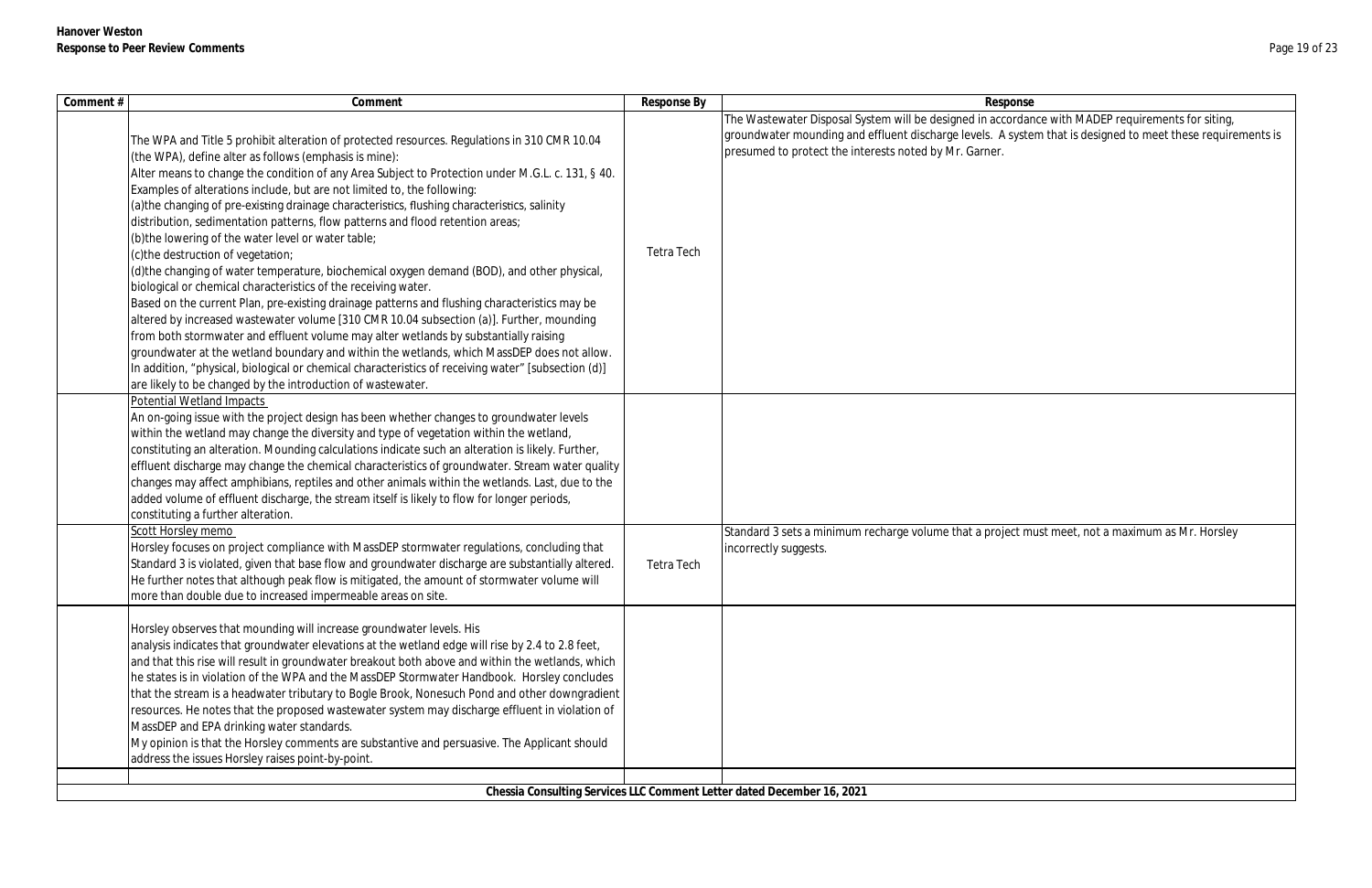| The "Weighted-Q" feature is recommended for use in watersheds with wide ranging curve numbers, which is the |
|-------------------------------------------------------------------------------------------------------------|
| case for this site. Curve numbers for wooded and landscaped areas are in the 30's, while gravel surfaces,   |
| sidewalks and driveways have curve numbers in the 90's.                                                     |

Je consists of bituminous and gravel surfaces, which limits onsidered in this area for both the pre-development and

I planning considerations for the various best andbook. These considerations are not specifications.

has been designed to store and infiltrate the volume of ear event. Please note that it is the stone reservoir ge larger storm events.

the porous pavement in the locations shown on the site

| Comment # | Comment                                                                                                                                                                                                                                                                                                                                                                                                                                                                                                                                                                                                                                                                                                                                                                                                                                                                                                         | Response By       | Response                                                                                                                                                                                                                                                                                              |
|-----------|-----------------------------------------------------------------------------------------------------------------------------------------------------------------------------------------------------------------------------------------------------------------------------------------------------------------------------------------------------------------------------------------------------------------------------------------------------------------------------------------------------------------------------------------------------------------------------------------------------------------------------------------------------------------------------------------------------------------------------------------------------------------------------------------------------------------------------------------------------------------------------------------------------------------|-------------------|-------------------------------------------------------------------------------------------------------------------------------------------------------------------------------------------------------------------------------------------------------------------------------------------------------|
|           | The revised plans still violate required setback distances with the infiltration areas 35-40 feet<br>from the soil absorption system for effluent disposal, and the effluent disposal area remains 50<br>feet, not the required 100 feet from the wetlands. Issues with mounding impacts are being<br>reviewed by others, but that analysis cannot be completed accurately if the infrastructure shown<br>on the revised plans is situated in the wrong location.                                                                                                                                                                                                                                                                                                                                                                                                                                               | <b>Tetra Tech</b> | The recommended setback between a Soil Absorption System and an infiltration system is 25 feet per the<br>Guidelines for the Design, Construction, Operation, Maintenance of Small Wastewater Treatment Faciliti<br>Land Disposal. The setback from wetlands and a Soil Absorption System is 50 feet. |
|           | This area continues to be ignored as a confined low point despite the obvious closed contours in<br>the area indicating a low area that would trap runoff. Correcting this error will reduce overall<br>runoff to the low point on #526 South Avenue in the existing case.                                                                                                                                                                                                                                                                                                                                                                                                                                                                                                                                                                                                                                      | <b>Tetra Tech</b> | Tetra Tech visited the site during a heavy rainfall in November 2020 and no ponding was observed.                                                                                                                                                                                                     |
|           | The revised calculations use a "Weighted-Q" feature in HydroCAD. This calculates runoff from<br>each different cover type and sums the values. Although this could be more accurate in some<br>cases, it ignores the fact that, in smaller storms in particular, runoff from a paved surface or roof<br>would be absorbed by pervious surfaces. Common observations of rainfall events demonstrate<br>that not every drop of runoff from a splash pad at a roof downspout flows across a yard to a<br>wetland area, in particular in cases where the soils are highly permeable and/or have a layer of<br>leaf litter and organic materials such as a woodland. This feature may be appropriate where<br>impervious surfaces are piped to a wetland or other control point but are not appropriate for the<br>existing conditions model. Again the analysis has been modified to over-estimate existing runoff. | <b>Tetra Tech</b> | The "Weighted-Q" feature is recommended for use in watersheds with wide ranging curve numbers, whi<br>case for this site. Curve numbers for wooded and landscaped areas are in the 30's, while gravel surfaces,<br>sidewalks and driveways have curve numbers in the 90's.                            |
|           | The prior revision of the model included infiltration as a component of discharge in the low point<br>on #526 South Avenue. This has been eliminated in the current model but likely there would be<br>some infiltration, in particular in smaller storms. Again this aspect over-estimates existing runoff.<br>The effect of overestimating existing runoff would be to overstate the amount of runoff allowed<br>post-development, which should be corrected in the design.                                                                                                                                                                                                                                                                                                                                                                                                                                   | Tetra Tech        | Significant portions of the low point at 526 South Avenue consists of bituminous and gravel surfaces, whi<br>infiltration ability. Therefore infiltration has not been considered in this area for both the pre-developme<br>post-development analysis.                                               |
|           | This issues is not addressed in the revised plans. Although porous pavement has been eliminated<br>next to the wetlands at the emergency access roadway, this issue would still apply for the porous<br>pavement along the southern part of the site. The DEP Specifications do not include an<br>impervious barrier as proposed in the revised plans.                                                                                                                                                                                                                                                                                                                                                                                                                                                                                                                                                          | Tetra Tech        | The MADEP Stormwater Handbook provides design and planning considerations for the various best<br>management practices (BMP's) contained within the Handbook. These considerations are not specificati                                                                                                |
|           | Porous pavement provides peak rate control for small storms. This is for a 2 year or lower rainfall<br>based on the DEP Handbook. The design assumes all storms including the 100 year storm would<br>be controlled by the porous pavement and does not comply with the Regulations. Not<br>addressed.                                                                                                                                                                                                                                                                                                                                                                                                                                                                                                                                                                                                          | Tetra Tech        | The stone reservoir course under the porous pavement has been designed to store and infiltrate the volu<br>runoff from storm events up to and including the 100 year event. Please note that it is the stone reservo<br>course, not the porous pavement, that is sized to manage larger storm events. |
|           | Not addressed, the porous pavement is now within 5 feet of the proposed soil absorption system<br>reserve area and still does not meet the required setbacks.                                                                                                                                                                                                                                                                                                                                                                                                                                                                                                                                                                                                                                                                                                                                                   | Tetra Tech        | The groundwater mounding analysis takes into account the porous pavement in the locations shown on t<br>plans.                                                                                                                                                                                        |
|           | The southeastern section of the porous pavement access loop is within 100 feet of the wetlands<br>in violation of the setback required by the regulations.                                                                                                                                                                                                                                                                                                                                                                                                                                                                                                                                                                                                                                                                                                                                                      | Tetra Tech        | The setback is considered a planning consideration.                                                                                                                                                                                                                                                   |
|           | The access along # 526 is no longer porous pavement but the southerly porous pavement access<br>is still within 10 feet of the property line in violation of the required setback.                                                                                                                                                                                                                                                                                                                                                                                                                                                                                                                                                                                                                                                                                                                              | Tetra Tech        | The setback is considered a planning consideration.                                                                                                                                                                                                                                                   |

System and an infiltration system is 25 feet per the intenance of Small Wastewater Treatment Facilities with baorption System is 50 feet.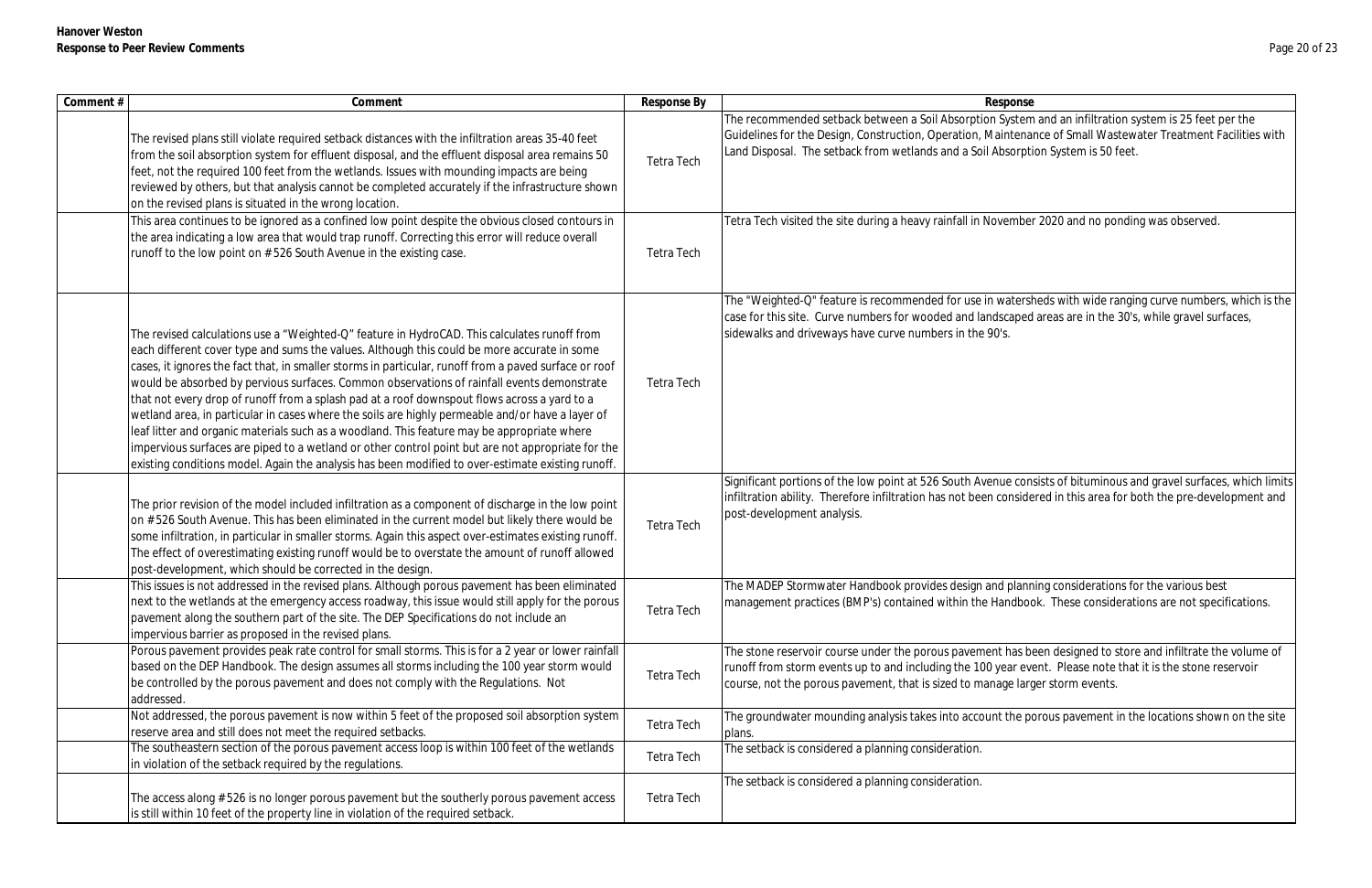| Comment # | Comment                                                                                                                                                                                                                                                                                                                                                                                                                                                                                                                                                                                                                                                                                                                                                                                                                                                                                                                                                                                                 | Response By | Response                                                                                                                                                                                                                                                                                                                                                                       |
|-----------|---------------------------------------------------------------------------------------------------------------------------------------------------------------------------------------------------------------------------------------------------------------------------------------------------------------------------------------------------------------------------------------------------------------------------------------------------------------------------------------------------------------------------------------------------------------------------------------------------------------------------------------------------------------------------------------------------------------------------------------------------------------------------------------------------------------------------------------------------------------------------------------------------------------------------------------------------------------------------------------------------------|-------------|--------------------------------------------------------------------------------------------------------------------------------------------------------------------------------------------------------------------------------------------------------------------------------------------------------------------------------------------------------------------------------|
|           | This issue has not been fully addressed as there are still some areas that would drain into the<br>porous pavement from adjacent surfaces.                                                                                                                                                                                                                                                                                                                                                                                                                                                                                                                                                                                                                                                                                                                                                                                                                                                              | Tetra Tech  | Design guidance from the University of New Hampshire's Stormwater Center indicates that porous<br>can accept run-on from an surface areas equal to approximately 50% of the porous pavement surf                                                                                                                                                                               |
|           | The revised design raises a new issue because it includes the high volume section of roadway at<br>the entrance to the site as porous pavement. This is not consistent with the DEP Regulations.<br>Page 119 of Volume 2 Chapter 2 of the Handbook, previously provided, specifies that this BMP is<br>restricted to specific areas "Most appropriate for pedestrian only areas, low volume, low speed<br>areas such as overflow parking areas, residential driveways, alleys and parking stalls. In this case<br>the porous pavement is for the main access with a reported trip generation of 980 vehicles per<br>day. This is clearly not an appropriate application of this BMP. In addition, it is unlikely that much<br>runoff would flow into the small gaps in the paver section based on the Architectural rendition of<br>the access drive.                                                                                                                                                   | Tetra Tech  | The project is not considered a land use with higher potential pollutant loads. Porous pavement is<br>only along relatively straight portions for the site drive, which will only be subject to low speed, res<br>traffic. Porous pavement is an appropriate use.                                                                                                              |
|           | It is clear that clogging of the pores in the porous pavement reduces efficiency and effectiveness<br>of porous pavement. The plans have a low area approximately 30 feet from the property line at<br>South Avenue in the porous pavement. Anyone with a paved driveway understands that sand<br>from winter roadway operations will be tracked onto a driveway just from normal vehicle<br>operations. This site fronts on a state numbered route with heavy traffic, this combined with the<br>high vehicle usage proposed will quickly render this area ineffective due to clogging. As a low<br>point there would then be ponding right at the entrance which would create a safety issue. The<br>use of porous pavement in this location is inappropriate and inconsistent with DEP Regulations<br>for use of this BMP.                                                                                                                                                                           | Tetra Tech  | Routine maintenance of the porous pavement includes monthly pavement cleaning with a high eff<br>vacuum sweeper. Furthermore, has been recommended that a professional stormwater maintena<br>contractor such as Stormwater Compliance be retained to conduct routine inspections and mainte<br>Stormwater Compliance has extensive experience in maintaining porous pavement. |
|           | The project design continues to ignore the Regulations and present a design that is not compliant<br>with the requirements.                                                                                                                                                                                                                                                                                                                                                                                                                                                                                                                                                                                                                                                                                                                                                                                                                                                                             | Tetra Tech  | We respectfully disagree. Mr. Chessia cites guidance documents as regulations, which is incorrect.                                                                                                                                                                                                                                                                             |
|           | The revised submission includes a new, ill conceived, design element in the center of the<br>proposed emergency access drive. There are two sections of proposed grass swales potentially<br>considered "bio-swales" that would discharge to a "raingarden" all are in the center of the<br>roadway. The proposed design is not safe or practical as an emergency vehicle will have to<br>straddle the center strip. The grass swales and raingarden are 5 feet wide +/- and six inches deep<br>with unspecified side slopes. If a vehicle tracks into these areas it could get stuck as a rain garden<br>is loose compost fill. I note that the width between the tires of a typical Fire Truck is 6 feet. That<br>leaves just six inches of space on either side of the swale to the inside edge of the tire, which<br>offers minimal room for error. There is no detail of the grass swale sections and the detail<br>provided for the raingarden section is lacking in sufficient dimensional data. | Tetra Tech  | The Weston Fire Department has reviewed the revised emergency access drive and has provided t<br>in writing.                                                                                                                                                                                                                                                                   |

's Stormwater Center indicates that porous pavement ximately 50% of the porous pavement surface area.

tential pollutant loads. Porous pavement is proposed which will only be subject to low speed, residential

monthly pavement cleaning with a high efficiency ed that a professional stormwater maintenance to conduct routine inspections and maintenance. aintaining porous pavement.

emergency access drive and has provided their approval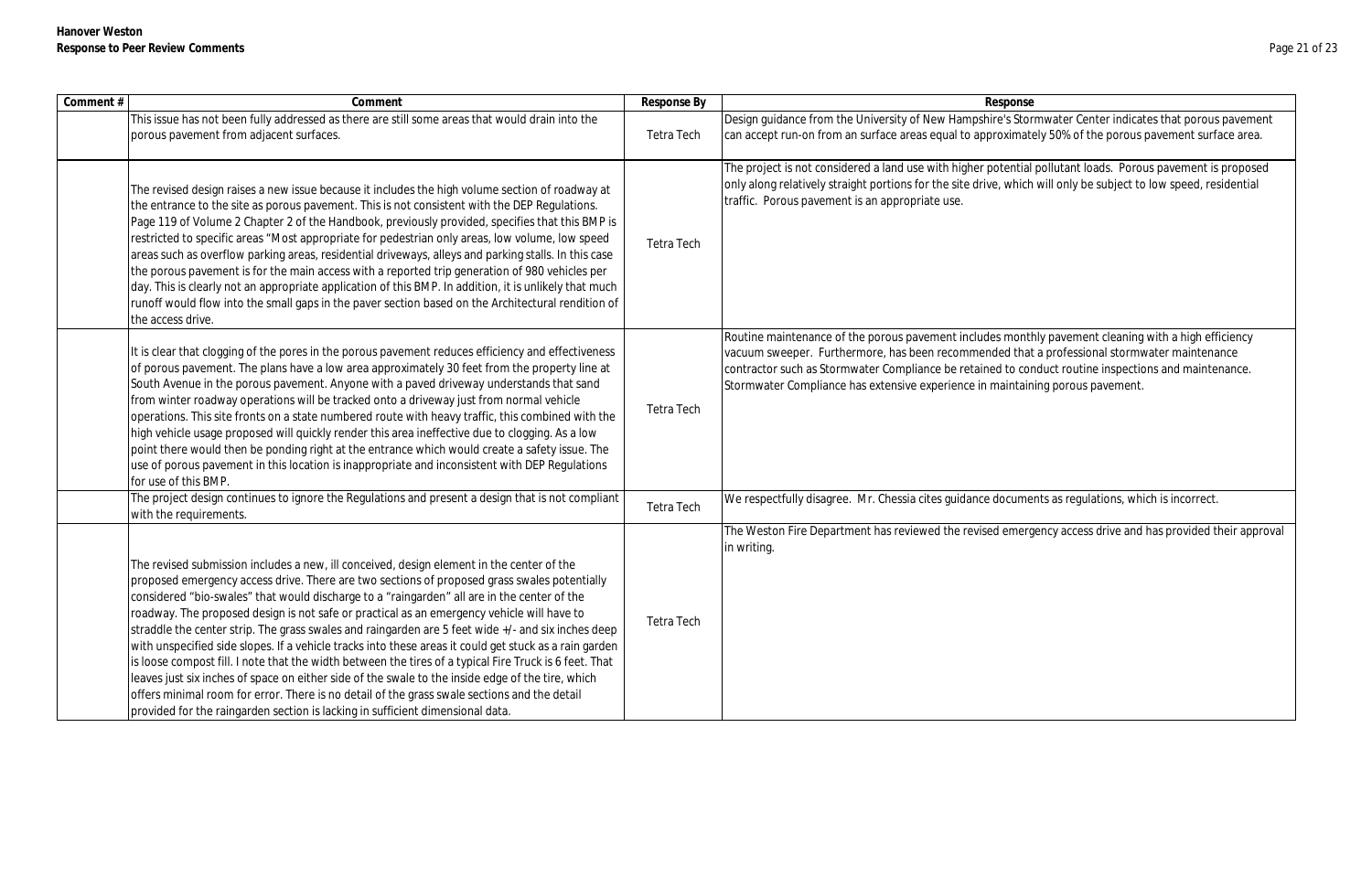| Comment # | Comment                                                                                                                                                                                                                                                                                                                                                                                                                                                                                                                                                                                                                                                                                                                                                                                                                                                                | Response By       | Response                                                                                                                                                                                                                                                                                                                                                                                           |
|-----------|------------------------------------------------------------------------------------------------------------------------------------------------------------------------------------------------------------------------------------------------------------------------------------------------------------------------------------------------------------------------------------------------------------------------------------------------------------------------------------------------------------------------------------------------------------------------------------------------------------------------------------------------------------------------------------------------------------------------------------------------------------------------------------------------------------------------------------------------------------------------|-------------------|----------------------------------------------------------------------------------------------------------------------------------------------------------------------------------------------------------------------------------------------------------------------------------------------------------------------------------------------------------------------------------------------------|
|           | Raingardens and bio-retention areas are not listed as rate control BMP's as modeled in the<br>Report. Raingardens are also not to be used without pretreatment. In this case there is no<br>specific pretreatment BMP's proposed and the system would have a limited service life. How<br>would the roadway be plowed without damage to this system? The system would flood and<br>overflow in storms greater than the 2 year storm according to the calculations. The overflow<br>would be down a 2:1 slope just seven feet from the wetlands.                                                                                                                                                                                                                                                                                                                        | Tetra Tech        | The Stormwater Handbook provides general guidelines and co<br>emergency access drive the design of the bioswale has been a<br>drive that will only receive traffic from first responders. There<br>typically be associated with a roadway or driveway. Also, sim<br>course beneath the bioswale is design to store and infiltrate s<br>overflow only it's eastern edge. Maximum flow depths of one |
|           | The calculations assume that the stone is higher than the bottom of the open area in the<br>raingarden and double count the volume. In addition, the growing media depth is not specified<br>and would have less void space than stone. A raingarden should have at least 30 inches of<br>growing media, which has not been provided.                                                                                                                                                                                                                                                                                                                                                                                                                                                                                                                                  | Tetra Tech        | Six inches of growing media is specified on Detail Sheet C-18.<br>of the driveway, which is an emergency only drive, only used<br>be subject to pollutant loading that the main site driveway wo                                                                                                                                                                                                   |
|           | The overflow outlet for the subsurface recharge systems has been moved to within 5 feet of the<br>southerly property line and would discharge onto the abutting property. It is generally not<br>allowed to create a new discharge point to an abutter without suitable easements, in particular<br>where there is currently no concentrated flow. The Board should require this outlet be relocated<br>to further within the site.                                                                                                                                                                                                                                                                                                                                                                                                                                    | <b>Tetra Tech</b> | The level spreader has been located to minimize work within<br>receive flow for storm events in excess of the 25 year storm.<br>stormwater flow so that it is not concentrated and to reduce<br>event is calculated to be 0.05 feet/second, well below erosive                                                                                                                                     |
|           | The revised plans reduce the design flow by 5,000 GPD (13%), but locate the reserve directly<br>adjacent to the primary area on the east side of the site.                                                                                                                                                                                                                                                                                                                                                                                                                                                                                                                                                                                                                                                                                                             | Tetra Tech        | No response required.                                                                                                                                                                                                                                                                                                                                                                              |
|           | The Site Plans do not comply with setback requirements set forth in DEP's WWTF Guidelines<br>included with this letter. Since wastewater disposal is a health and safety issue, full compliance<br>with the WWTF Guidelines should be required. The Applicant has continually stated that DEP<br>approved the location of the system based on what has been demonstrated is a flawed model.<br>Further, the revised design would further impact the model that has been submitted to DEP. A<br>revised groundwater model as discussed in the PSC letter should be required and it should also<br>be a requirement of the Board that DEP fully review the revised model. We request that the<br>Board require that the Applicant comply with the minimum setbacks listed in the WWT<br>Guidelines of 100 feet.<br>The submittal continues to ignore this setback issue. |                   |                                                                                                                                                                                                                                                                                                                                                                                                    |

and considerations for designs. In the case of the been adapted to its use, which is an emergency access Therefore there will not be the pollutants that might to, similar to the porous pavement, the stone reservoir trate stormwater. The bioswale has been designed of one-eighth of an inch are anticipated.

C-18. The detail has been adapted for the intended use used by first responders. The emergency drive will not vay would.

vithin 25 feet of the wetland. The level spreader will only torm. The level spreader is design to evenly dissipate educe velocity. The flow velocity for the 100 year storm erosive velocity.